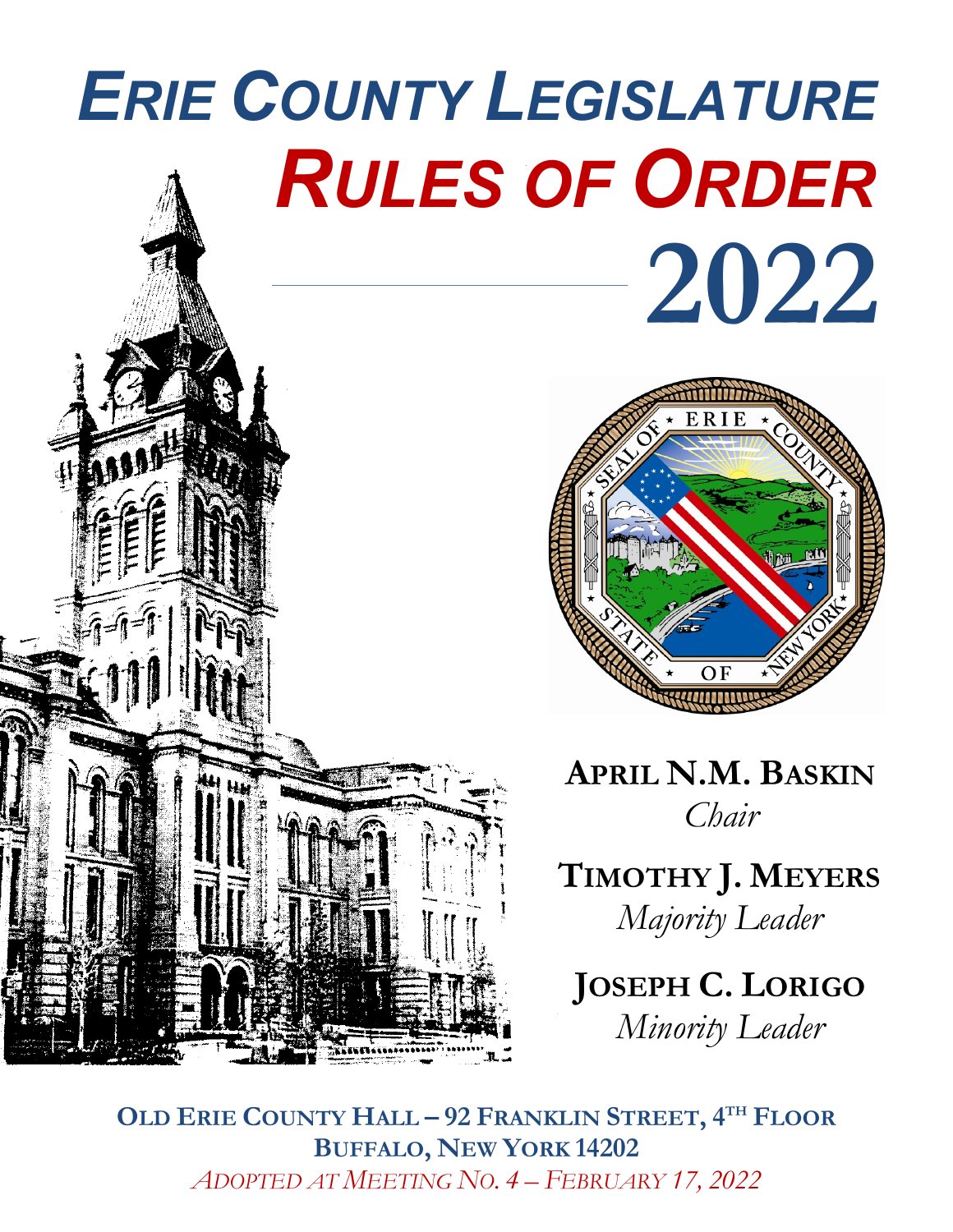# Erie County Legislature 2022 Rules of Order Table of Contents

| SECTION 1.00 |       |  |  |
|--------------|-------|--|--|
|              | 1.01  |  |  |
|              | 1.02  |  |  |
|              | 1.03  |  |  |
| SECTION 2.00 |       |  |  |
|              | 2.01  |  |  |
|              | 2.02  |  |  |
|              | 2.03  |  |  |
|              | 2.04  |  |  |
|              | 2.05  |  |  |
|              | 2.06  |  |  |
|              | 2.07  |  |  |
|              | 2.08  |  |  |
|              | 2.09  |  |  |
|              | 2.10  |  |  |
|              | 2.11  |  |  |
|              | 2 1 2 |  |  |
|              | 2.13  |  |  |
|              | 2.14  |  |  |
|              | 2 1 5 |  |  |
|              | 2.16  |  |  |
|              | 2.17  |  |  |
|              | 2.18  |  |  |
|              | 2.19  |  |  |
|              | 2.20  |  |  |
|              | 2.21  |  |  |
|              | 2.22  |  |  |
|              | 2.23  |  |  |
|              | 2.24  |  |  |
|              | 2.25  |  |  |
|              | 2.26  |  |  |
|              | 2.27  |  |  |
|              | 2.28  |  |  |
|              | 2.29  |  |  |
|              | 2.30  |  |  |
|              | 2.31  |  |  |
|              | 2.32  |  |  |
|              | 2.33  |  |  |
|              | 2.34  |  |  |
|              | 2.35  |  |  |
|              | 2.36  |  |  |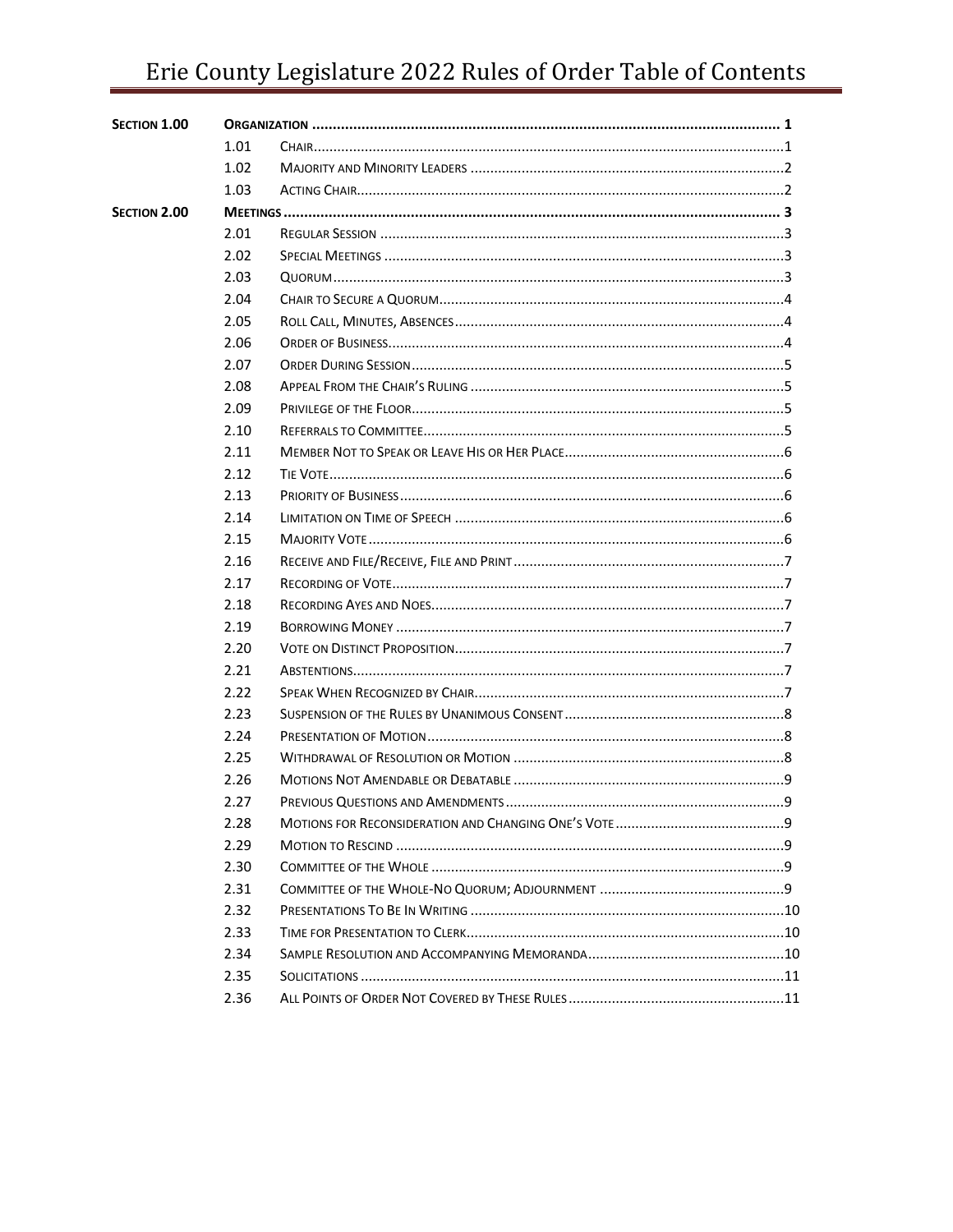# Erie County Legislature 2022 Rules of Order Table of Contents

| <b>SECTION 3.00</b> |               |                                                                  |  |  |
|---------------------|---------------|------------------------------------------------------------------|--|--|
|                     | 3.01          |                                                                  |  |  |
|                     | 3.02          |                                                                  |  |  |
|                     | 3.03          |                                                                  |  |  |
|                     | 3.04          |                                                                  |  |  |
|                     |               |                                                                  |  |  |
|                     | 3.05(2)       |                                                                  |  |  |
|                     |               |                                                                  |  |  |
|                     |               |                                                                  |  |  |
|                     |               |                                                                  |  |  |
|                     | 3.06          |                                                                  |  |  |
|                     | 3.07          |                                                                  |  |  |
| <b>SECTION 4.00</b> | <b>BUDGET</b> |                                                                  |  |  |
|                     | 4.01          |                                                                  |  |  |
|                     | 4.02          |                                                                  |  |  |
|                     | 4.03          |                                                                  |  |  |
|                     | 4.04          |                                                                  |  |  |
| <b>SECTION 5.00</b> |               |                                                                  |  |  |
|                     | 5.01          |                                                                  |  |  |
|                     | 5.02          |                                                                  |  |  |
|                     | 5.03          |                                                                  |  |  |
|                     | 5.04          |                                                                  |  |  |
|                     | 5.05          |                                                                  |  |  |
|                     | 5.06          |                                                                  |  |  |
|                     | 5.07          | PROHIBITION OF USE OF AUDIBLE, PORTABLE COMMUNICATION DEVICES 15 |  |  |
|                     | 5.08(1)       |                                                                  |  |  |
|                     | 5.08(2)       |                                                                  |  |  |
|                     | 5.08(3)       |                                                                  |  |  |
|                     |               |                                                                  |  |  |
|                     |               |                                                                  |  |  |
|                     |               |                                                                  |  |  |
|                     |               |                                                                  |  |  |
|                     |               |                                                                  |  |  |
|                     |               |                                                                  |  |  |
|                     |               |                                                                  |  |  |
|                     |               |                                                                  |  |  |
|                     | 5.09          |                                                                  |  |  |
| SECTION 6.00        |               |                                                                  |  |  |
|                     | 6.01          |                                                                  |  |  |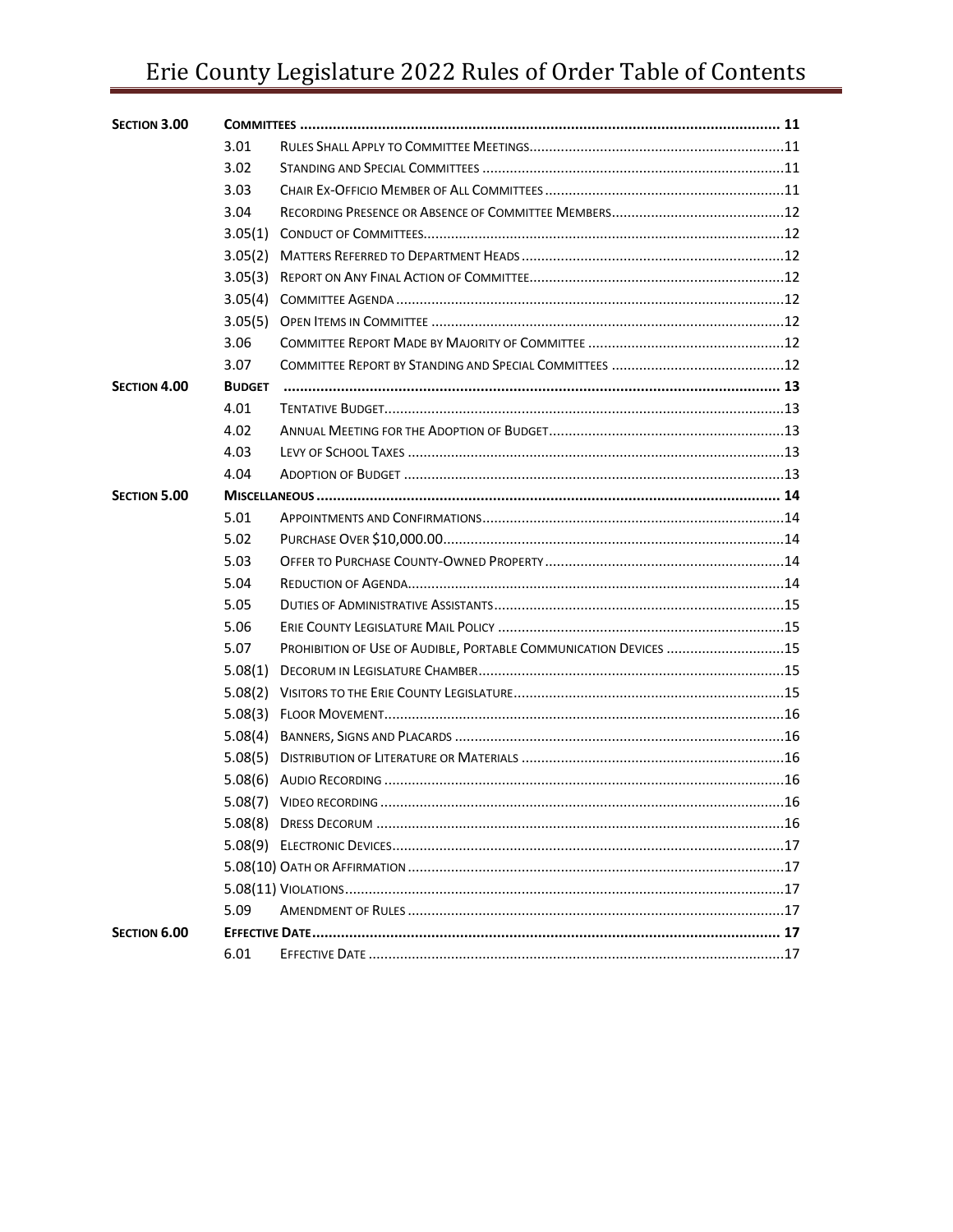#### **2022 RULES OF ORDER ERIE COUNTY LEGISLATURE**

#### **SECTION 1.00: ORGANIZATION**

#### **1.01 CHAIR**

Annually, the members of the Erie County Legislature shall meet to organize no later than the 8th day of January in each calendar year. At such meeting, or at a recessed meeting, the Legislature shall select a member of the Legislature as the Chair by an affirmative vote of at least a majority of the entire membership of the Legislature. Upon his or her election, the Chair shall immediately assume all of the duties and responsibilities of the office.

The Chair shall possess the following powers and perform the following duties:

- 1. To preside over all meetings of the full Legislature; call the Legislature to order, direct a call of the roll, and, except in the absence of a quorum, proceed to business in a manner prescribed by these rules;
- 2. To preserve order and decorum;
- 3. To execute on behalf of the Legislature contracts and/or contract amendments and other documents authorized by the County Legislature and to execute all contracts necessary for the day-to-day operation and administration of the County Legislature without additional Legislative authorization;
- 4. To decide all questions of order, subject to appeal of the Legislature as hereinafter provided;
- 5. To recess meetings;
- 6. If the Legislature is ready to go into Committee of the Whole, to name a Chair to preside over such committee;
- 7. To name an open meetings advisor from among the legislators or legislative staff to advise the body on compliance with New York State Open Meetings and Freedom of Information laws and to name a Freedom of Information Law officer and a Freedom of Information Law Appeals Officer;
- 8. To order that a public hearing be held. Public Hearings shall be conducted a minimum of five (5) days before a related item can be considered by the Legislature unless otherwise prescribed by law. Said hearings shall be held no earlier than 6:00 pm on weekdays. However, ministerial Public Hearings involving departments of county government, such as those conducted for Sewerage Management and Public Works items, may be held during regular business hours. The Chair shall further ensure that notice of the time and date of each public hearing be posted on the Legislature's website not more than twenty-four (24) hours from the filing of the public notice.
- 9. To be a voting member ex-officio of all committees and to receive notice of all meetings thereof;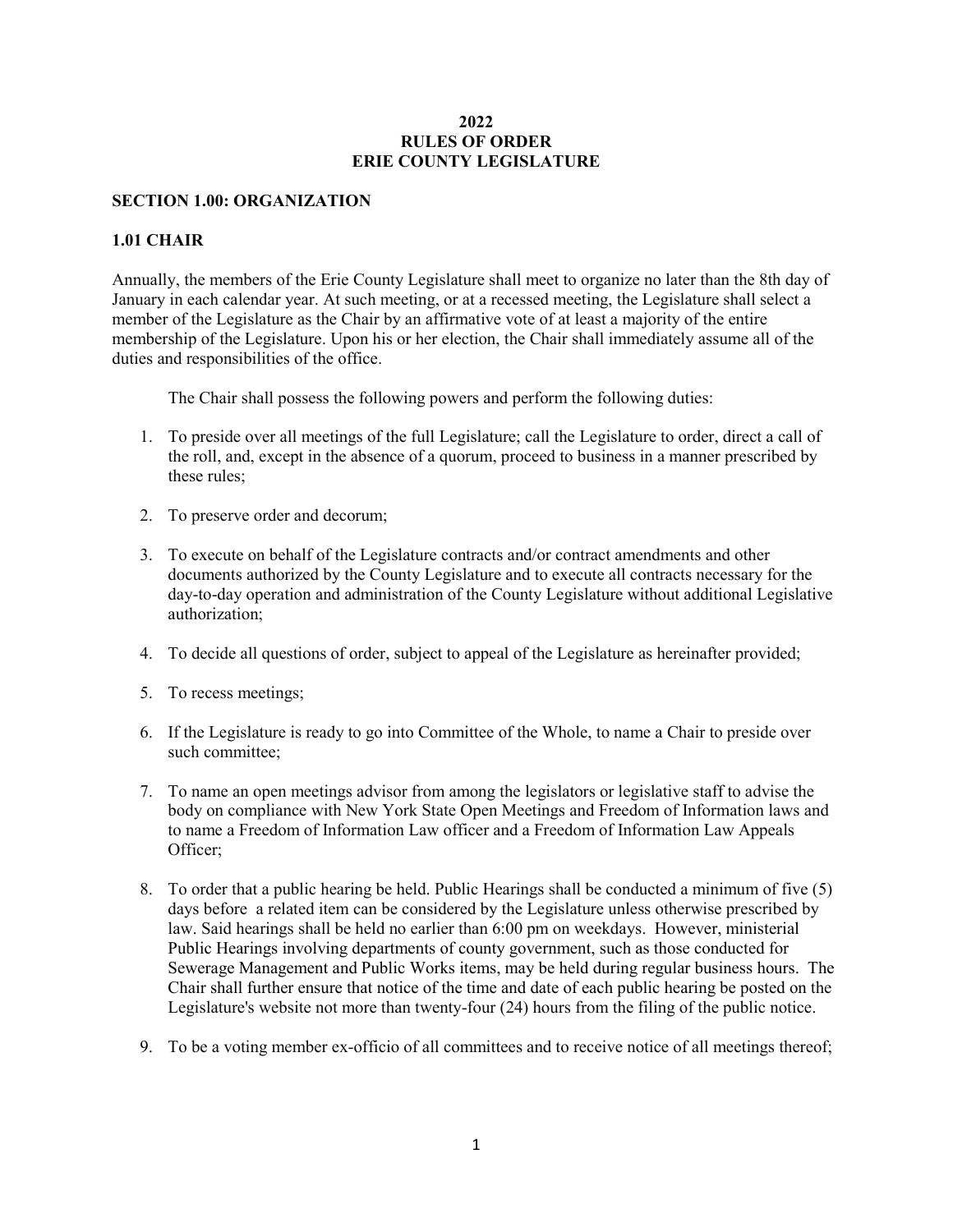- 10. To serve as the Department Head of the Legislature, and to appoint and designate or terminate, within the budgetary appropriations, all officers and employees of the Legislature not required to be selected by other means under these Rules, or other State or County law;
- 11. To establish guidelines and criteria and approve the expenditure of funds in the budget of the Legislature for the printing and/or mailing of literature by members of the Legislature to their constituents within the appropriations therefore; provided, however, that no such literature·shall be mailed at or delivered to any postal facility by such members during the period of forty five (45) days immediately prior to a date of a primary or general election in which such member is included or involved as a candidate, whether such election is a special, primary, or runoff election, and as provided for in section 5.06 of these rules;
- 12. To establish independent committees, boards, and commissions to report to the Chair and/or Legislature, and appoint or remove the members thereof;
- 13. To cancel Public Hearings for which the underlying item has been withdrawn;
- 14. Such other powers as may be set forth in more detail in these Rules or in state, federal, or local legislation.

#### **1.02 MAJORITY AND MINORITY LEADERS:**

Annually, the enrolled members of the two caucuses which shall have the greatest number of members seated in the Legislature shall elect a leader of their respective parties. A caucus shall be defined as a group of members or adherents of the same political party. The leader of the caucus whose membership of the Legislature constitutes a majority of the Legislature shall be known as the Majority Leader. The leader of the other caucus shall be known as Minority Leader. The Minority Leader shall have the responsibility to appoint and designate or terminate, within budgetary appropriations, which shall be allocated approximately proportionally, based on the number of members in the Minority Caucus, all officers and employees of the Legislature Minority.

For the purpose of complying with the provisions of Section 200, subdivision 1 of the County Law, in the event that neither the members of one caucus nor the other constitute a majority of the members of the County Legislature, the Chair of the Legislature shall designate one caucus leader as the Majority Leader and the other as the Minority Leader for the purpose of budgetary appropriation and other matters.

#### **1.03 ACTING CHAIR:**

In the absence of the Chair from any meeting of the Legislature, the designated Majority Leader shall become acting Chair with all the powers and duties of Chair for so long as the Chair is absent.

In the event of this occurrence, the Majority Leader shall not act in both capacities. The Majority Caucus shall designate an acting Majority Leader for so long as the Majority Leader is acting Chair.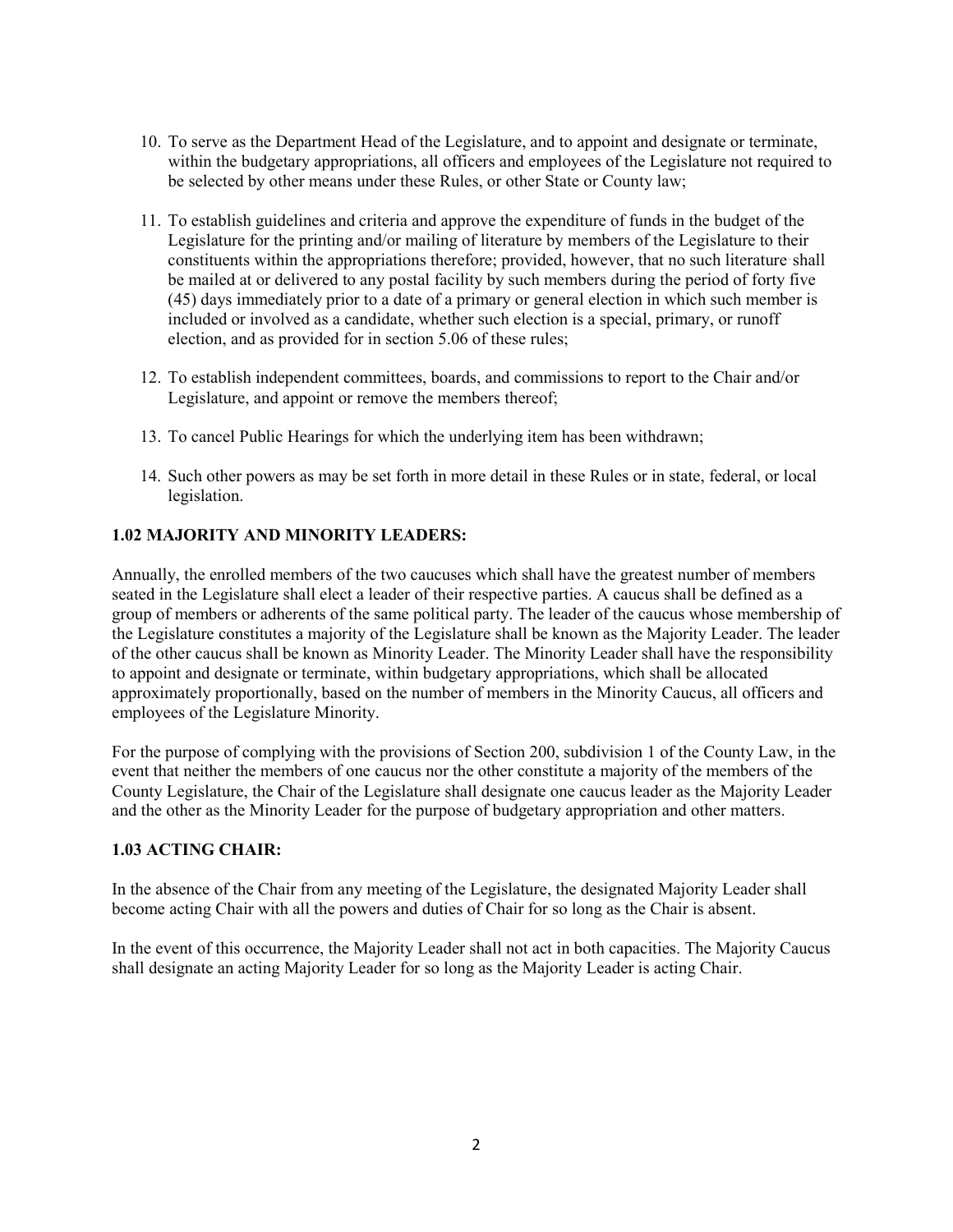#### **SECTION 2.00: MEETINGS**

#### **2.01 REGULAR SESSION:**

Regular sessions of the Legislature shall be held at least twice monthly, except in August, as designated by the Chair. The schedule of regular sessions shall be determined by the Chair who shall notify members of the Legislature concerning the same no later than January 1, of each year.

All regular sessions and all adjourned sessions shall be open for consideration of any matter, which in accordance with these rules, may be properly brought to the attention of the Legislature.

#### **2.02 SPECIAL MEETINGS:**

Special meetings shall be held at the call of the Clerk of the Legislature upon direction of the Chair or upon filing with the Clerk of the Legislature of a written request signed by a majority of the members of the Legislature. Notice in writing, stating the time, place and purpose of the special meeting shall be served personally, by facsimile transmission, by e-mail, by mail or by affixing to the door of the premises of the residential address upon each member by the Clerk of the Legislature at least forty-eight (48) hours before the date and time fixed for holding the meeting, or a member may waive the service of the notice for such meeting in writing. Only business specified in the notice thereof may be transacted at a special meeting.

Service by facsimile transmission, or e-mail of the Notice of Special Meeting, pursuant to this section, is authorized and constitutes service upon each member at a facsimile telephone number or County assigned e-mail address provided to the Clerk by the member of the Legislature for that purpose. A confirmation record produced by the Clerk's facsimile machine or computer and an affidavit of service by the Clerk of the Legislature, shall be *prima facie* evidence that the Notice of Special Meeting and transmitted documents were served consistent with the date, time and place appearing on the confirmation record. Facsimile transmission or e-mail of the Notice of Special Meeting may be transmitted at any time of the day or night, Monday through Friday, to the appropriate facsimile telephone number and will be deemed served upon receipt of the facsimile transmission, except that Notices of Special Meeting sent on a Friday shall be deemed duly served if the Clerk's confirmation record and affidavit demonstrate that facsimile transmissions or e-mails for all members of the Legislature were completed by 5 p.m. on that Friday. Nothing in this rule shall prohibit personal service of a Notice of Special Meeting on Friday after 5 p.m., or on a Saturday or a Sunday.

#### **2.03 QUORUM:**

A majority of the duly constituted membership of the Legislature shall constitute a quorum for the transaction of business, but a lesser number may adjourn.

During the State of Emergency involving COVID-19, a legislator or legislators affected by COVID-19 who cannot physically be present in the Legislative Chambers for a legislative session or legislative committee may, through advance written notice filed with the Clerk of the Legislature, participate in a legislative session or legislative committee via video or audio conferencing.

During the State of Emergency involving COVID-19, and pursuant to a written letter submitted by the Chair of the Legislature directing so, the Legislature may convene and meet in legislative sessions or committees via video or audio conferencing, so long as the public may watch/listen to such sessions or committees.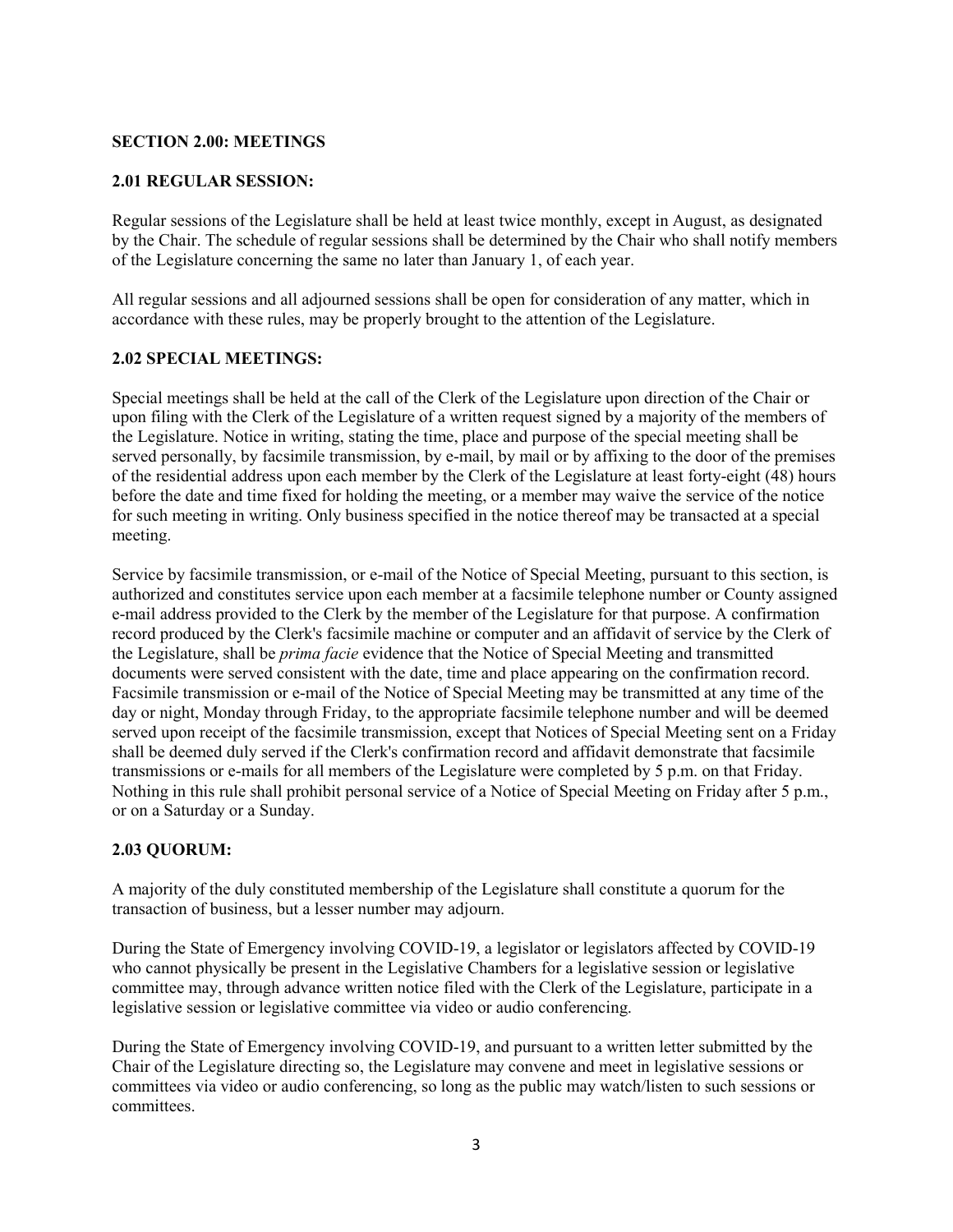# **2.04 CHAIR TO SECURE A QUORUM:**

In the absence of a quorum during the sessions of the Legislature, the Chair may take such measures as provided by law and as the Chair may deem necessary to secure the presence of a quorum.

# **2.05 ROLL CALL, MINUTES, ABSENCES:**

At any and every meeting of the Legislature, upon the members being called to order by the Chair, the roll of members shall be called by the Clerk, and the names of those absent shall be inserted in the Minutes. The Majority and Minority Leaders should note the absence of any of their members because of county business, established illness, death and/or bereavement in the family or of a close associate and such absence shall be carried in the Minutes as an excused absence. The Minutes of the preceding meeting, when available, shall then be presented for approval to the end that any corrections, alterations, or additions may be made. In all cases when an order, resolution or a motion shall be entered in the Minutes of the Legislature, the name of the member presenting or moving the same and seconding shall be entered.

#### **2.06 ORDER OF BUSINESS:**

The Order of Business of each session shall be:

- 1. Calling the roll of members by the Clerk;
- 2. Consideration of the Minutes of the preceding meeting(s);
- 3. Consideration and presentation of miscellaneous resolutions. Each legislator shall be entitled to four (4) annual presentations including "Citizen of the Month", with no regular session having more than two (2) presentations. Selection of presentations shall be determined by the order in which requests are filed with the Clerk of the Legislature;
- 4. The consideration of Communications, Local Laws and Resolutions on the Table of the Legislature;
- 5. Reports of Standing Committees;
- 6. Reports of Special Committees;
- 7. Presentation of Resolutions;
- 8. Presentation of Resolutions and Communications to be Discharged from a Standing Committee or Special Committee;
- 9. Presentation of Resolutions and Communications which require a Suspension of the Rules for the purpose of considering the item or sending it to committee;
- 10. Presentation of Communications from Elected County Officials, County Departments, and the People and Other Agencies;
- 11. Unfinished Business;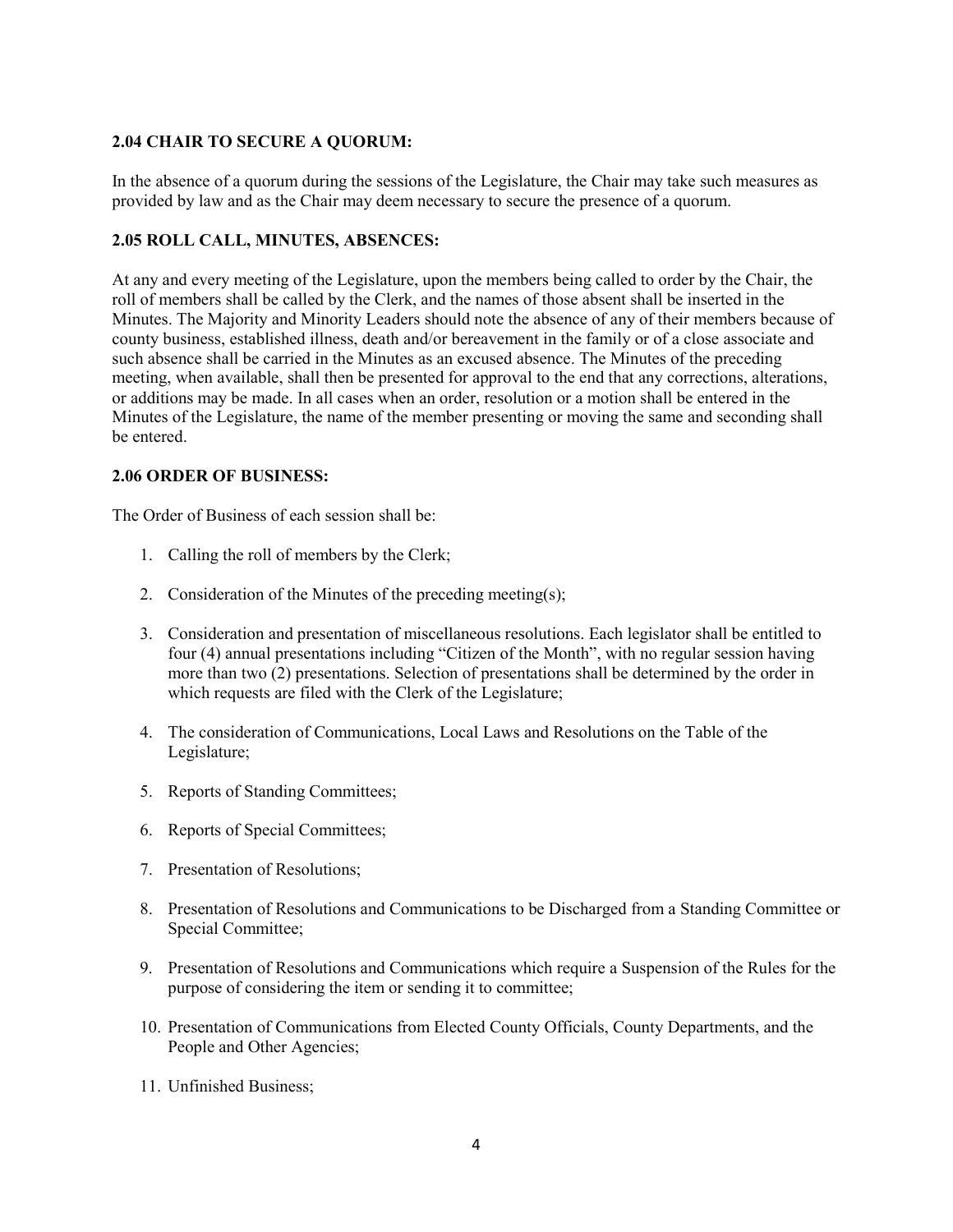- 12. Announcements from the Chair;
- 13. Announcement of Committee Meetings;
- 14. Presentation of Memorial Resolutions; and
- 15. Adjournment.

The Chair in his or her discretion may change the Order of Business at any session except as otherwise provided in Section 4.04.

#### **2.07 ORDER DURING SESSION:**

The Chair shall take the chair at the hour specified for the convening of the Legislature and shall preserve order and decorum. In debate, all remarks must be addressed to the Chair and confined to the question before the Legislature. The Chair shall prevent personal reflections and confine members to the question under discussion.

The Chair shall decide all questions of order, which decisions shall be final, unless an appeal is taken to the Legislature and sustained.

# **2.08 APPEAL FROM THE CHAIR'S RULING:**

On every appeal, the Chair shall have the right to assign his/her reasons for such decision. If the question on which the appeal is taken was not debatable, the Legislature shall decide the case without debate. If debatable, no member shall speak more than once.

The Chair shall put the question: "Shall the Ruling of the Chair be overturned?"

A motion to overrule a decision or ruling of the Chair shall require approval by a majority vote of the Legislature.

#### **2.09 PRIVILEGE OF THE FLOOR:**

No person shall be entitled to the privilege of the floor during the session of the Legislature, unless unanimous consent be given therefore.

#### **2.10 REFERRALS TO COMMITTEE:**

The Chair, at his or her discretion, may refer to the proper committee or shall table any petition, resolution, local law, amendment or other matter when presented, and may similarly refer to the County Attorney for attention any legal proceeding brought against the county. The Chair's decision to refer any item to committee or to the County Attorney or to table an item is not amendable or debatable, and can only be challenged in accordance with Section 2.08 herein. Once the appeal from the Chair's ruling has been decided however, and if the same has been a determination in favor of the Chair's referral or other action, the petition, resolution, local law, amendment or other matter cannot be discharged from such committee for reconsideration or other action at the same legislative session without the unanimous vote of the Legislature.

During regular meetings, the Chair has the floor for all agenda assignments, yet may yield the floor at his or her discretion. As the Chair assigns any item submitted to the Legislature to the appropriate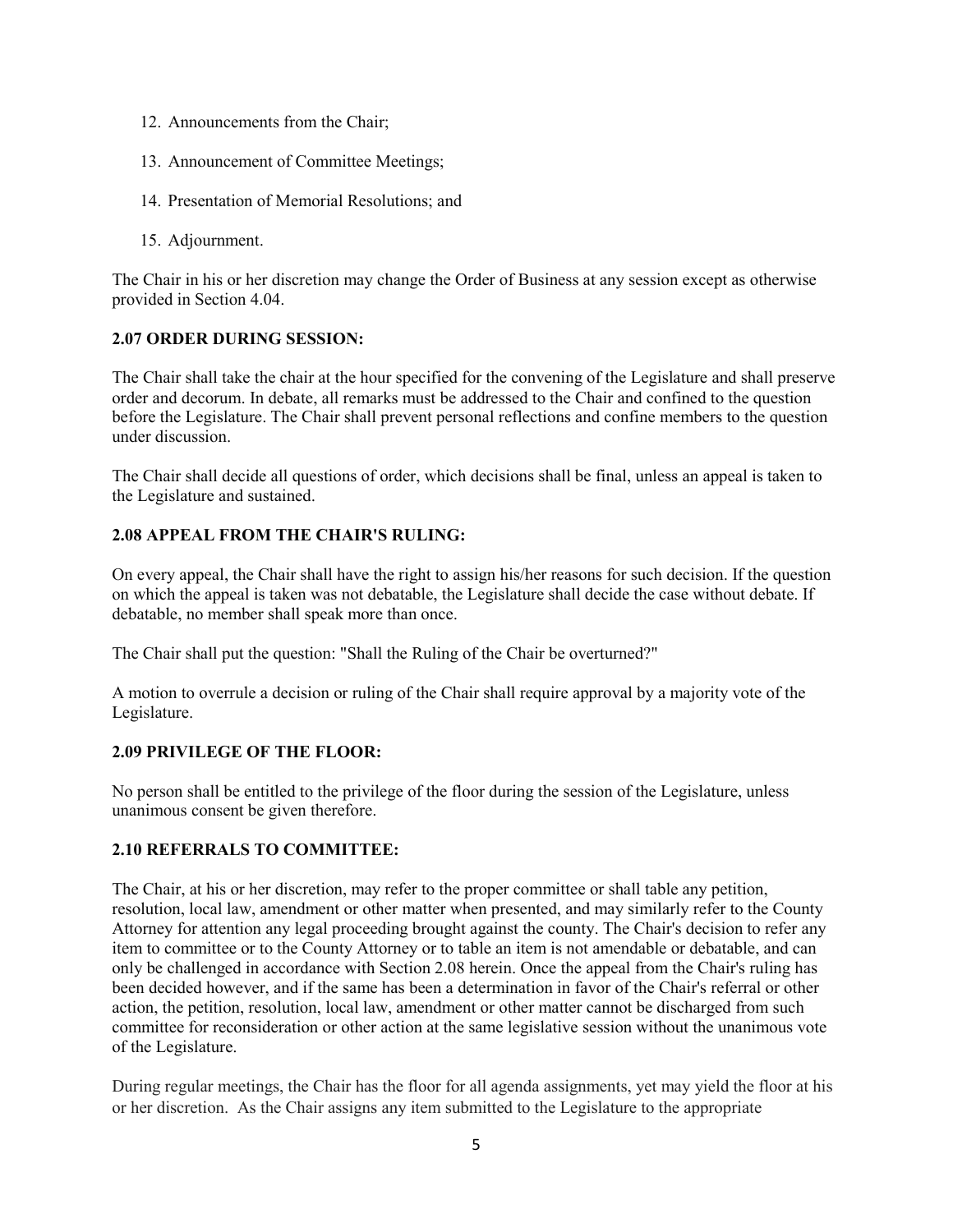committee, including legislator resolutions or any other open item requested for immediate consideration, or makes any other change to the assignment of agenda items, no debate or discussion shall be in order. Agenda assignments or changes can be appealed as per Section 2.08 above. This section is augmented by Sections 2.06 and 2.13 herein.

# **2.11 MEMBER NOT TO SPEAK OR LEAVE HIS OR HER PLACE:**

While the Chair is putting a question, or while the roll is being called, no member shall speak or leave his or her place. The Chair shall allow opportunity for debate before the roll is called.

# **2.12 TIE VOTE:**

When the Legislature shall be equally divided on any question, including the Chair's vote, the question shall be deemed to have been lost.

# **2.13 PRIORITY OF BUSINESS:**

All questions relative to priority of business shall be decided by the Chair without debate, except as otherwise provided in Section 4.03, and the Chair's decision shall be final.

# **2.14 LIMITATION ON TIME OF SPEECH:**

No member shall speak more than five minutes at any one time, nor more than twice on the same question without permission by majority vote of the Legislature.

However, all members shall be given an opportunity to explain their vote during a recording of ayes and noes pursuant to Rule 2.18 of this section.

During any debate occurring on the floor of the Legislature the lead sponsor, or his or her designee, in debate may be directly addressed with questions specifically relating to the item in front of the Legislature. Direct questions shall count as one of the two opportunities to speak and the member asking questions will be afforded the entirety of their time. All questions must be confined to the limitations otherwise imposed in this Rule.

The response from the lead sponsor, or his or her designee, must be related to the question asked and may be reasonably limited at the discretion of the Chair of the Legislature. For the purposes of this Rule the lead sponsor shall be the member whose name is listed first on the item at debate. The lead sponsor's responses shall not count against his or her time allowances afforded under this section.

This rule does not apply to the vote explanation allowed pursuant to 2.18, no questions are allowed during that time.

#### **2.15 MAJORITY VOTE:**

A majority of the total vote of the entire membership of the Legislature shall be necessary to carry any question, proposition, resolution, motion, amendment or any other matter, except where it is otherwise provided herein or by statute that a two thirds vote or a unanimous vote is required. Local laws, resolutions or amendments introduced by any member(s) of the Legislature and communications from elected officials requiring approval shall be approved or disapproved by a majority vote of the full Legislature, except in such instances when items are removed from the agenda pursuant to Section 5.04.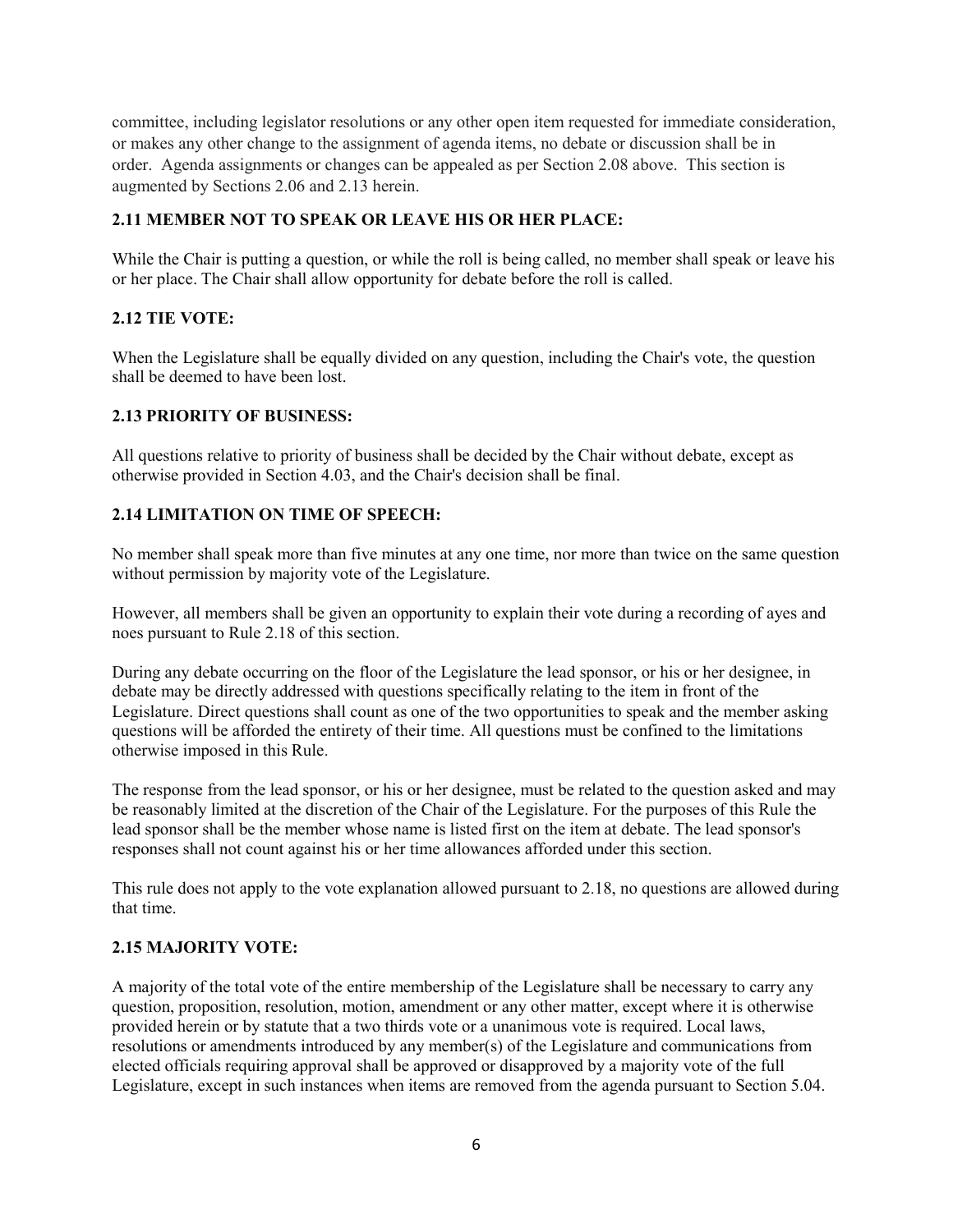#### **2.16 RECEIVE AND FILE/RECEIVE, FILE AND PRINT:**

The Chair, at his or her discretion, may receive and file or receive, file and print any question, proposition, resolution, motion, amendment or any other matter. The Chair's decision to receive and file or receive, file and print any question, proposition, resolution, motion, amendment or any other matter is not amendable or debatable, and can only be challenged in accordance with Section 2.08 herein.

# **2.17 RECORDING OF VOTE:**

Any member shall have the right to have his or her vote recorded and entered upon the minutes upon request, without explanation, and without requiring the ayes and noes to be called.

# **2.18 RECORDING AYES AND NOES:**

On a roll call, the ayes and noes shall be taken without explanation on any question wherever so required by law, or by any member, and whenever so taken shall be entered in the proceedings of the Legislature, and the Clerk shall record the names of the members and the way each shall have respectively voted. The roll is called of the minority members first, in alphabetical order, followed immediately by the majority members, in alphabetical order. Each member, as his or her name is called, shall respond in the affirmative or in the negative, as the case may be. Every member is entitled one (1) minute to explain their vote during the roll call or voice vote. Each member, however, shall be allowed to pass on the first call of the roll. To verify the vote and to correct possible errors, and to allow such members as passed on the first call of the roll; the Clerk shall repeat the call of the roll once, and only once. The only exception to this procedure is if the member abstains from voting in accordance with Section 2.21 herein.

#### **2.19 BORROWING MONEY:**

The ayes and noes shall be taken on all resolutions or other proceedings involving the granting of authority to borrow money and such other resolutions and proceedings, as the statute requires.

#### **2.20 VOTE ON DISTINCT PROPOSITION:**

If the question in debate contains several distinct propositions, the same shall be divided by the Chair at the request of any member, to the end that a vote may be taken on each proposition, but a motion to strike out and insert shall be deemed indivisible.

#### **2.21 ABSTENTIONS:**

Every member who shall be physically present in the Legislative Chambers when a question is stated by the Chair must cast his or her vote on the same. The only exception to this procedure is when a member abstains from voting in accordance with Section 5b of Erie County Local Law No. 2- 2018, constituting the Erie County Code of Ethics. If a member wrongfully attempts to avoid casting his or her vote, abstain, or otherwise refuses to vote, the Chair shall direct the Clerk to record such member's vote in the affirmative on the question being voted upon.

#### **2.22 SPEAK WHEN RECOGNIZED BY CHAIR:**

No member wishing to speak shall proceed without standing and without having addressed the Chair from his or her place and until obtaining recognition by the Chair.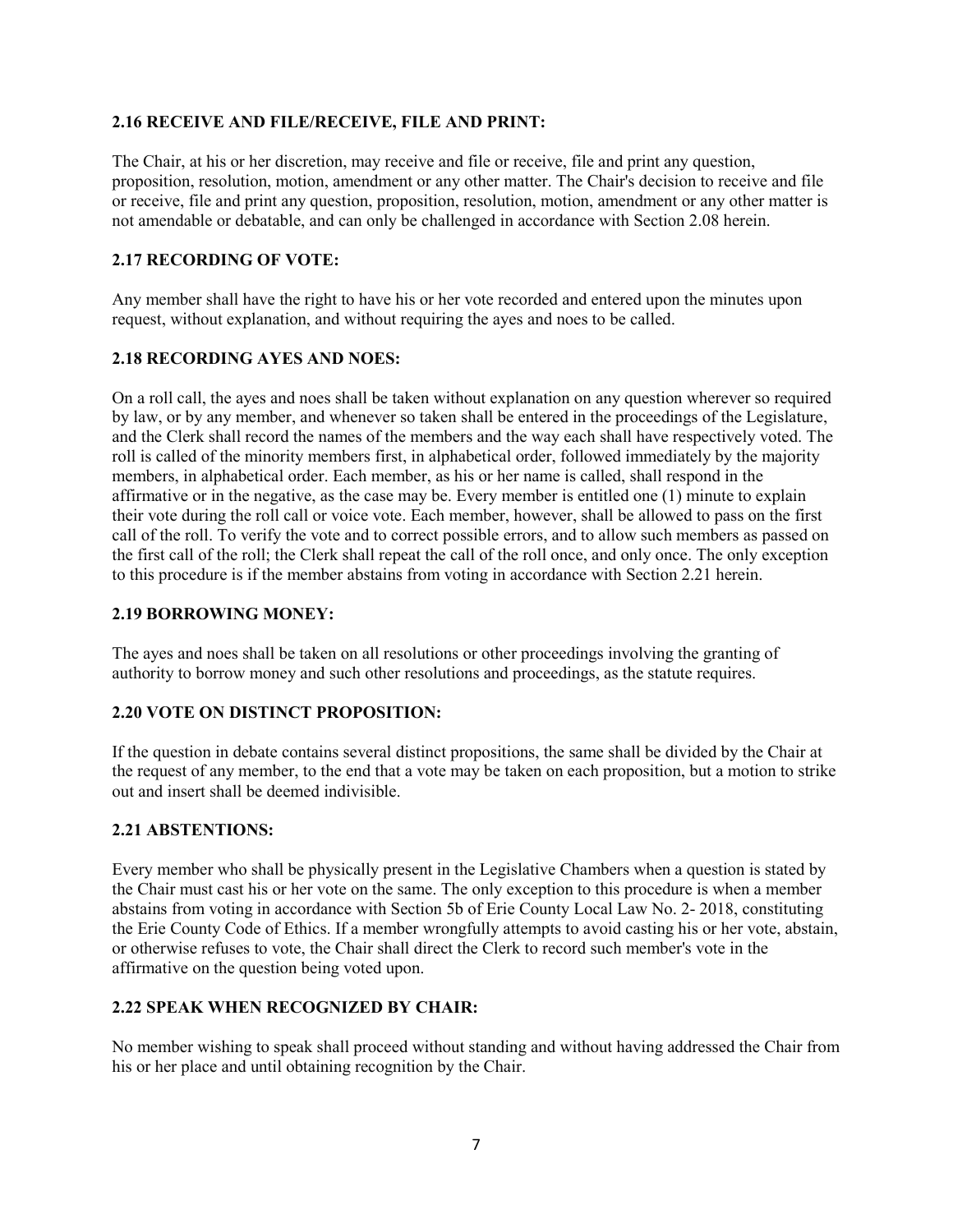#### **2.23 SUSPENSION OF THE RULES BY UNANIMOUS CONSENT:**

These rules may at any time during the session be suspended by unanimous consent of all members of the Legislature present; however, the member making the application for such suspension must state the purpose for which the same is asked.

These rules may be suspended by a majority vote of the Legislature for the purpose of referring any item to committee provided that said item may not be discharged for action at the same meeting at which the suspension is granted. The unanimous consent of all members of the Legislature present shall be required, however, to suspend the rules to permit action on an item at the same meeting at which such suspension is requested.

A member shall submit to the Chair of the Legislature, a written copy of the item which he or she proposes to suspend the rules for referring said item to committee or for permitting action on said item at least three (3) hours prior to the session at which the request for such suspension is considered, and the member making said application for such suspension shall state the purpose for which the same is asked.

#### **2.24 PRESENTATION OF MOTION:**

When a question shall be under consideration, no motion shall be received except as herein specified, which motion, termed subsidiary motions, shall have precedence in the order named, to wit:

- 1. For an adjournment of the Legislature;
- 2. A call of the Legislature;
- 3. To move the previous question;
- 4. To lay on the table;
- 5. To postpone indefinitely;
- 6. To postpone to a certain day;
- 7. To go immediately into a Committee of the Whole on the pending subject;
- 8. To recess;
- 9. To commit to a Standing Committee;
- 10. To commit to a Special Committee; and
- 11. To amend.

#### **2.25 WITHDRAWAL OF RESOLUTION OR MOTION:**

Any resolution or motion offered by a member may be withdrawn by the member presenting it at any time before an announcement by the Chair of the vote thereon or before an amendment to such resolution or motion has been adopted.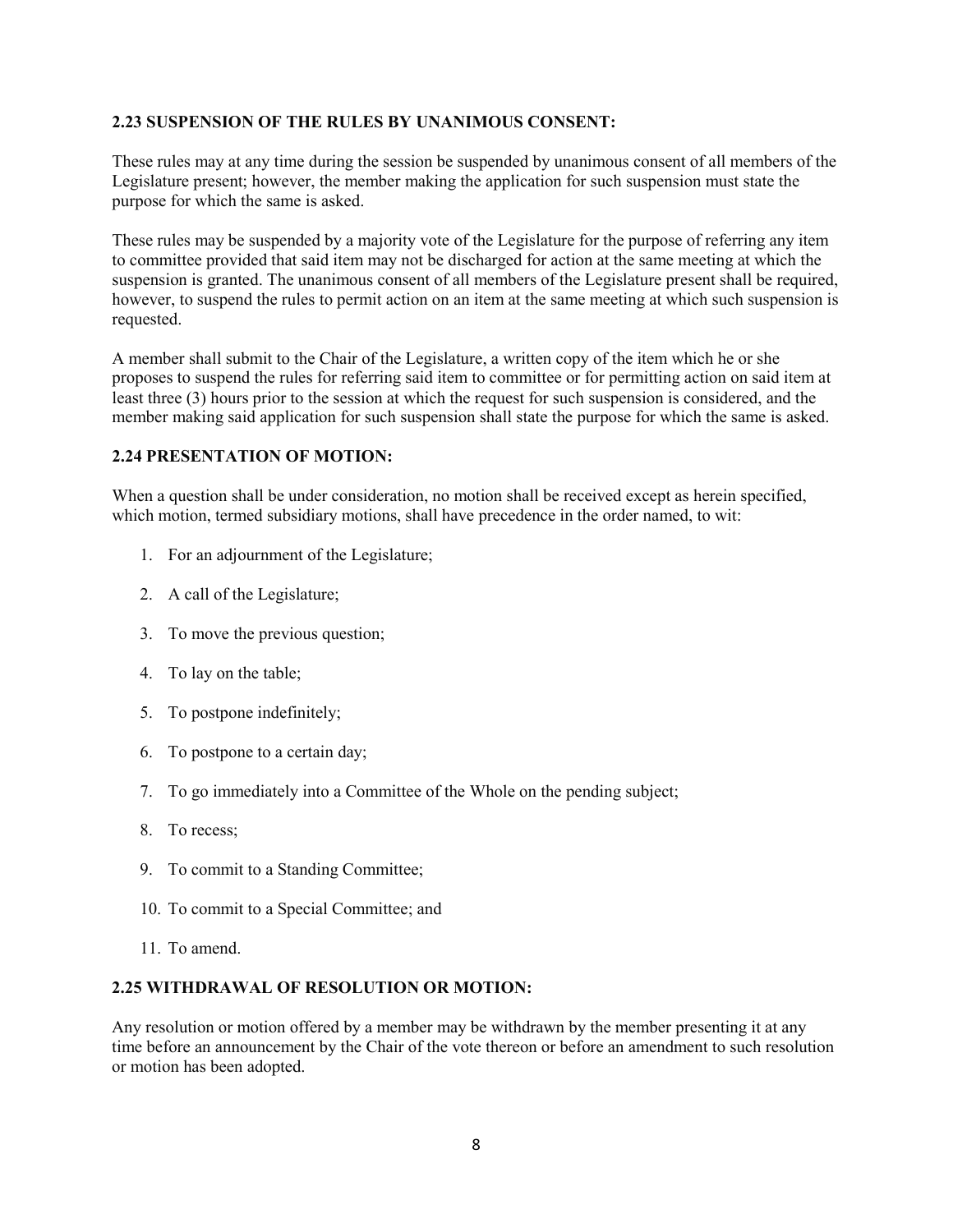#### **2.26 MOTIONS NOT AMENDABLE OR DEBATABLE:**

All motions for an adjournment, for a recess, to move the previous question, or to lay on the table shall be neither amended nor debated. After the roll call on any question has begun, no member shall speak on the question nor shall any motion be made until after the result is declared. While the Chair is putting any question, or while the roll is being called, no debate or discussion shall be in order.

# **2.27 PREVIOUS QUESTIONS AND AMENDMENTS:**

The "Previous Question" shall be as follows:

1. "I move the previous question" applies only to the specific pending question being debated whether it be an amendment or any other issue. If an amendment is being debated, the "previous question" is called, and a vote taken on the amendment, then the next amendment, if there is one, or the resolution should be debated.

2. If a motion is approved for the "previous question" and is qualified as being called to end debate on the resolution and all amendments, then no further debate can be permitted. Such a motion can be qualified in any manner, i.e., to end debate only on amendment, or on all pending questions.

# **2.28 MOTIONS FOR RECONSIDERATION AND CHANGING ONE'S VOTE:**

A motion for reconsideration or a motion to change one's vote shall not be in order unless made on the same day, or at the next Legislative Session.

A motion to reconsider must be made by a member who voted with the prevailing side on the action proposed to be reconsidered. A member has the right to change his or her vote up to the time the result is announced; after that a change of vote can be made only by permission of the Legislature, which can be given by general consent, or by adoption of a motion to change one's vote.

When a motion to reconsider or a motion to change one's vote has been defeated, it shall not again be submitted to the Legislature without unanimous consent.

#### **2.29 MOTION TO RESCIND:**

A motion to rescind can only be entertained when moved by a member who voted with the majority in the action which it is proposed to rescind, and requires the affirmative vote of a majority of the total members of the Legislature.

#### **2.30 COMMITTEE OF THE WHOLE:**

The Legislature may, at any time when in session, resolve itself into a Committee of the Whole on any subject before it, and in such case, the Chair may name a member to preside.

# **2.31 COMMITTEE OF THE WHOLE- NO QUORUM; ADJOURNMENT:**

If at any time within a Committee of the Whole it be ascertained that there is no quorum, the Chair of the Legislature or the Chair of the Committee of the Whole, if so named, shall immediately report the fact to the Chair of the Legislature and the adjournment of the Committee of the Whole shall be in order.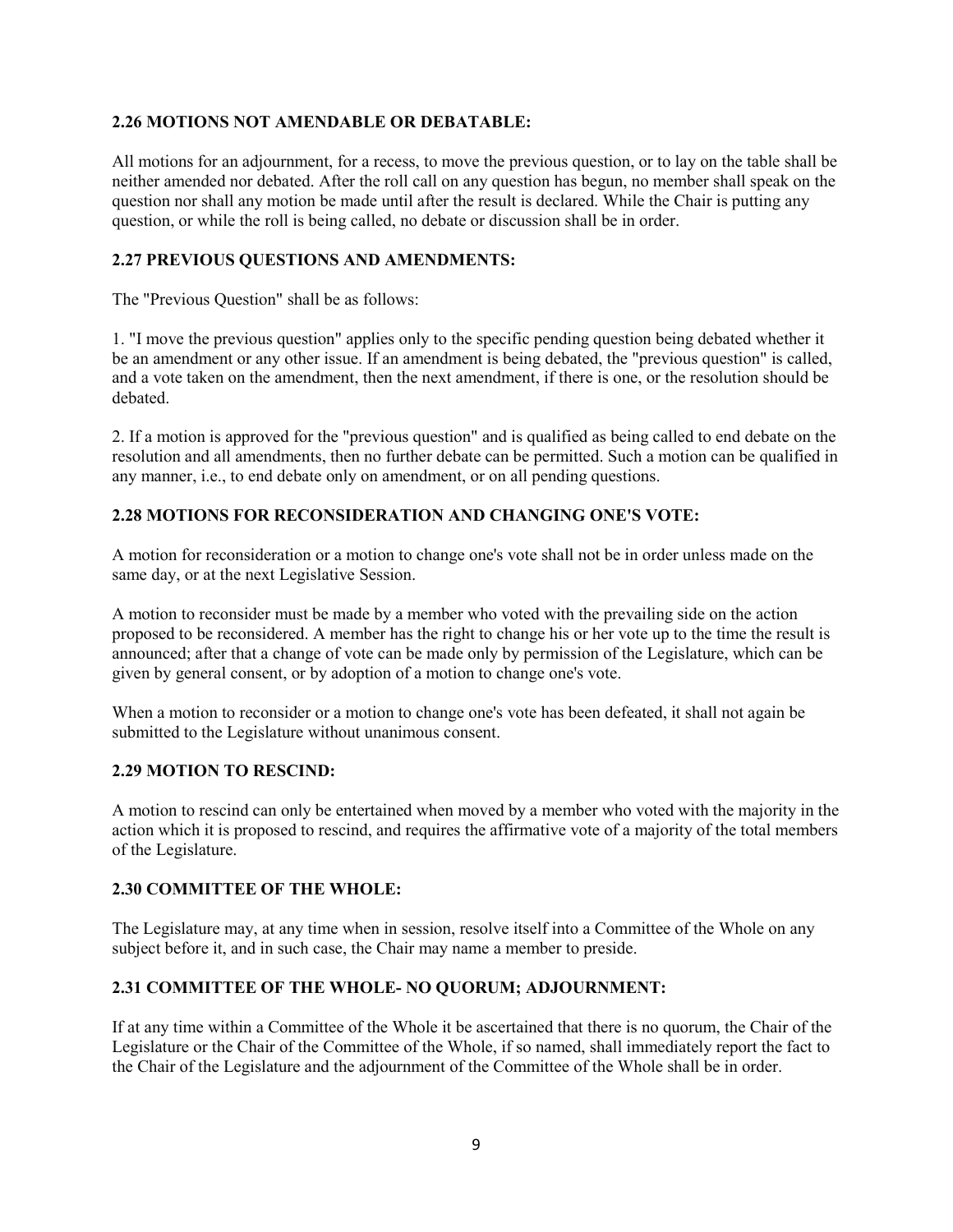# **2.32 PRESENTATIONS TO BE IN WRITING:**

All petitions, resolutions, committee reports, amendments, and items discharged from a committee thereof, shall be in writing. Legislators requesting a discharge from a committee must present a paper copy of the item on the floor for the discharge.

# **2.33 TIME FOR PRESENTATION TO CLERK:**

Except as provided in Section 2.02, all petitions, resolutions, offers, or communication of whatever nature shall be submitted to the Clerk of the Legislature before 10:00 a.m., two (2) business days prior to a regular meeting date, for presentation by the Clerk of the Legislature at the next meeting. For the purpose of this rule, business day shall be defined in reference to Section 206 of the New York State County Law.

In the event that two business days before session is a recognized holiday or a recognized holiday occurs within two business days before a regular meeting date, the appropriate clock-in day will be the first business day of the week in which the regular meeting date is held.

An agenda of all matters before the Legislature shall be prepared by the Clerk of the Legislature, who shall determine the particular order of agenda items in keeping with Section 2.06.

# **2.34 SAMPLE RESOLUTION AND ACCOMPANYING MEMORANDA:**

The Clerk of the Legislature shall not place any request for legislative action, which is filed by a county elected official, other than a county legislator, or by a nonelected county official, on the agenda for a regular or special legislative session, unless such request includes a sample resolution and an accompanying memorandum, which presents and includes:

- A SUMMARY OF RECOMMENDED ACTION
- FISCAL IMPLICATIONS OF PROPOSAL
	- $\circ$  If the proposal is creating new, or extending existing, county personnel, include the:
		- Annualized salary required of the position(s)
		- Pro-rated salary required for the remainder of the current fiscal year
		- Funding source $(s)$  to be utilized to cover the costs. If the proposed funding source is a grant, include:
			- Grant source (federal, state, charitable, etc.)
			- Grant duration
			- Grant funding remaining after creation of the new position(s)
			- A contingency plan should the existing grant be discontinued
- REASONS FOR RECOMMENDATION
- BACKGROUND OF PROPOSAL
	- $\circ$  If the proposal creates a new position, or extends an existing position, include an:
		- Affirmation as to whether the duties required of the position are required by law or contract
		- Affirmation as to whether the position is managerial confidential or Competitive Civil Service
- CONSEQUENCES OF NEGATIVE ACTION
- STEPS FOLLOWING APPROVAL OF MEASURE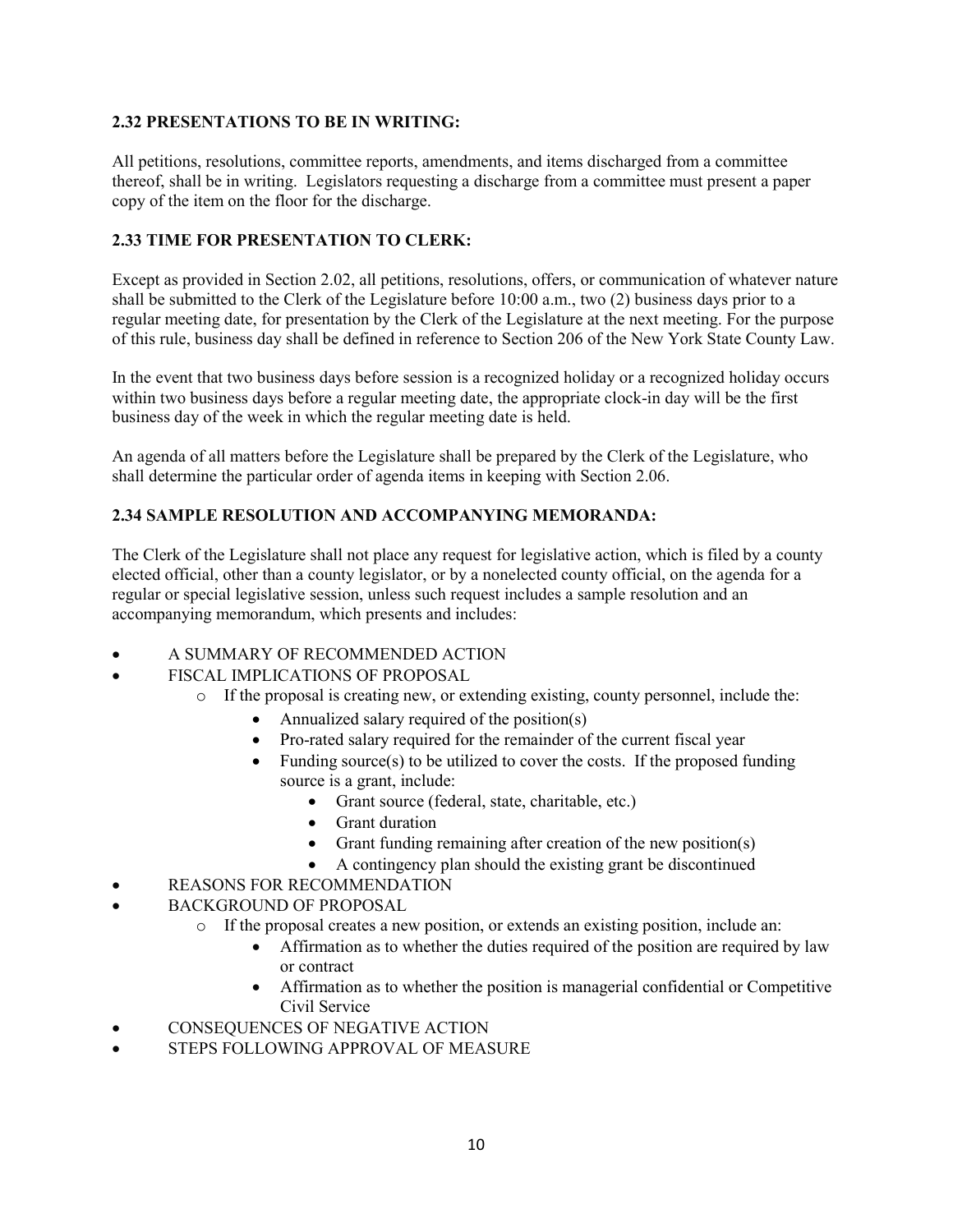#### **2.35 SOLICITATIONS:**

No solicitation of funds for any purpose shall be permitted during any session of the Legislature.

#### **2.36 ALL POINTS OF ORDER NOT COVERED BY THESE RULES:**

On all points of order not governed by the rules of this Legislature, the most recent edition of Robert's Rules of Order shall prevail. In the event that a point of order shall arise which shall not be covered by either the Rules of Order for the Legislature or by the most recent edition of Robert's Rules of Order, the Rules of the New York State Assembly shall be followed.

#### **SECTION 3.00: COMMITTEES**

#### **3.01 RULES SHALL APPLY TO COMMITTEE MEETINGS:**

The Rules of the Legislature, except Section 2.09, shall apply to all committee meetings.

#### **3.02 STANDING AND SPECIAL COMMITTEES:**

There shall be the following standing committees which shall consist of five members each (including a Chair, Vice-Chair and three members), except the Finance and Management/Budget Committee which shall consist of seven members (including a Chair, Vice-Chair and five members) for the purpose of considering and acting upon the County Executive's Annual Budget, and all matters relating thereto.

The members of each committee shall be appointed by the Chair of the Legislature within twenty (20) days, or as soon as possible, after his or her election or appointment and the list of the committees shall be filed with the Clerk of the Legislature and printed in the minutes of the Legislature.

> STANDING COMMITTEES Community Enrichment Economic Development Energy and Environment Finance and Management Government Affairs Health and Human Services Minority and Women Business Enterprise Public Safety Small Business

# **SPECIAL COMMITTEES**

The Chair of the Legislature in his or her discretion may appoint such Special Committees, the number of members of which shall be as the Chair may determine.

#### **3.03 CHAIR EX-OFFICIO MEMBER OF ALL COMMITTEES:**

The Chair shall be a member Ex-officio of all committees with a vote thereon.

The Chair's presence at a meeting shall be counted in determining whether a quorum is present. Any vacancies occurring during the year on any Standing or Special Committee shall be filled by the Chair at his or her discretion.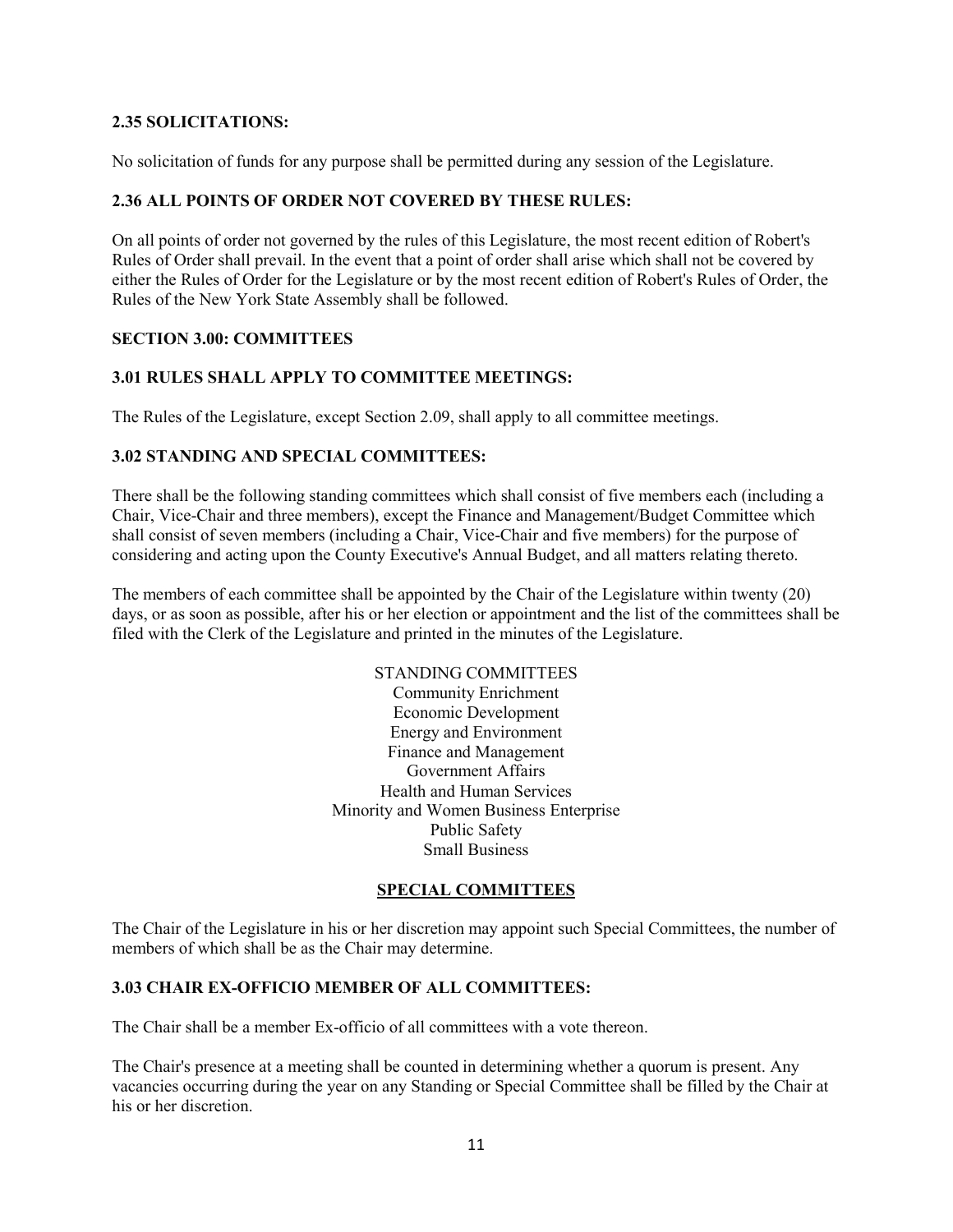# **3.04 RECORDING PRESENCE OR ABSENCE OF COMMITTEE MEMBERS:**

The Chair of every Standing and Special Committee shall record and certify on a form provided by the Clerk of the Legislature the names of all members present and absent from all regularly called committee meetings. Said certificate shall be filed with the Clerk and shall be the official record of committee attendance.

# **3.05(1) CONDUCT OF COMMITTEES:**

All committees appointed by the Chair shall act promptly on all matters referred to them. It shall be the duty of the members of said committees to familiarize themselves with the departments of county government and the work entrusted to each of such committees.

# **3.05(2) MATTERS REFERRED TO DEPARTMENT HEADS:**

Any matter referred by a committee to a department head for report or study shall be laid on the committee table for one week unless a longer period is specified by the committee.

# **3.05(3) REPORT ON ANY FINAL ACTION OF COMMITTEE:**

Any final action taken by a majority of the members of the committee shall be included in the committee's report of its meeting and the committee's action shall be subject to approval of the Legislature by a majority vote of its total membership.

#### **3.05(4) COMMITTEE AGENDA:**

An agenda of all matters before a committee shall be prepared by the Clerk of the Legislature.

#### **3.05(5) OPEN ITEMS IN COMMITTEE:**

At the discretion of the Committee Chair, an item or items may be allowed to remain on the agenda indefinitely in that particular Committee to allow for consideration of that item and to serve as a vehicle for the committee to amend and send to the full Legislature, within the committee report, for consideration, subject to conditions provided in Section 5.04.

#### **3.06 COMMITTEE REPORT MADE BY MAJORITY OF COMMITTEE:**

No report shall be made by any committee on any subject referred to it except by a majority vote of the total membership of the committee unless the Legislature otherwise directs. All reports of committees shall be in writing and presented to the full Legislature for consideration at the next succeeding regular session of the Legislature, except the report of the Finance and Management/Budget Committee on the County Executive's Tentative Annual Budget, as provided in Section 4.01.

#### **3.07 COMMITTEE REPORT BY STANDING AND SPECIAL COMMITTEES:**

All reports of Standing and Special Committees, all motions except subsidiary motions under Sections 2.08, 2.27, 2.28, 2.29 and 2.30 and all resolutions shall lie upon the table one day before action thereon or adoption by the Legislature (unless immediate consideration is given by a majority vote of the Legislature). This rule shall not apply to reports of Standing and Special Committees on the last regular session before summer adjournment nor on the last regularly adjourned session at the close of the year.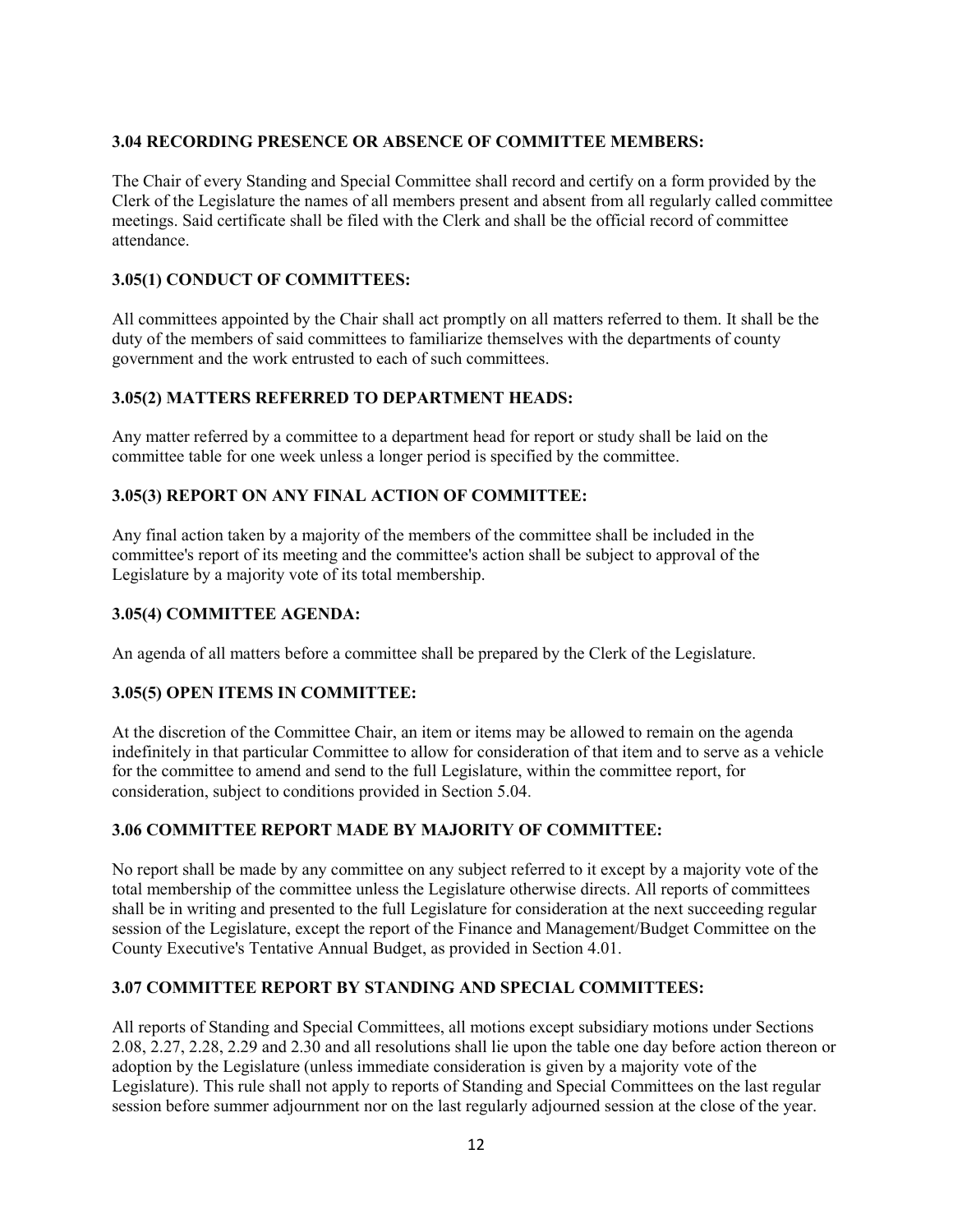#### **SECTION 4.00: BUDGET**

#### **4.01 TENTATIVE BUDGET:**

The County Executive shall, on or before the date set forth in the Charter or established by Local Law revising same, submit twenty (20) copies of the tentative budget to the Legislature. The Finance and Management/Budget Committee is hereby designated to receive and study the tentative budget and to report thereon. The Chair of the Finance and Management/Budget Committee shall present such tentative budget to the Finance and Management/Budget Committee for its consideration. The Finance and Management/Budget Committee shall hold such meetings thereon as it may determine, and may require any officer or employee of the county or the head of any county department, bureau, office, board or commission, or of any organization receiving financial aid from the county, to appear before the committee for the purpose of furnishing any information required by the committee in its consideration of the tentative budget. After such consideration, the Finance and Management/Budget Committee shall submit the tentative budget, with such amendments or changes therein as the committee may determine, together with its report thereon, to the Legislature not later than the sixth of December in each year. The report of the Finance and Management/Budget Committee shall be submitted to the Legislature and lay on the table forty-eight (48) hours prior to the Annual Meeting established by Section 2508 of the Charter.

Budget amendments proposed less than forty-eight (48) hours prior to the Annual Meeting shall be considered and voted on as described in Section 4.04. Such amendments less than forty-eight (48) hours prior to the Annual Meeting shall be limited to special or essential items for which information was not available in time to meet the forty-eight (48) hour requirement.

#### **4.02 ANNUAL MEETING FOR THE ADOPTION OF BUDGET:**

The Annual Meeting for the adoption of the Budget and for the levying of taxes for all county and town purposes prescribed by law shall be held pursuant to Section 2508 of the Charter.

#### **4.03 LEVY OF SCHOOL TAXES:**

The annual levy of school taxes pursuant to the Erie County Tax Act, as amended, shall be made at the regular meeting held on the first Thursday of September in each year.

#### **4.04 ADOPTION OF BUDGET:**

On or before the sixth of December, following the submission of the tentative budget, the budget shall be the first order of business following consideration of the Minutes. Upon conclusion of the consideration of the budget, as provided in the Charter and Code, the motion to adopt the budget, either with amendments thereto, if any, to make the necessary appropriations therefore shall be the next order of business.

Any amendments to the Finance and Management/Budget Committee Report, which are proposed less than forty-eight (48) hours prior to the annual meeting prescribed by the County Charter, Section 2508, for adoption of a budget, shall be considered, justified and voted on in accordance with the Erie County Charter and Code.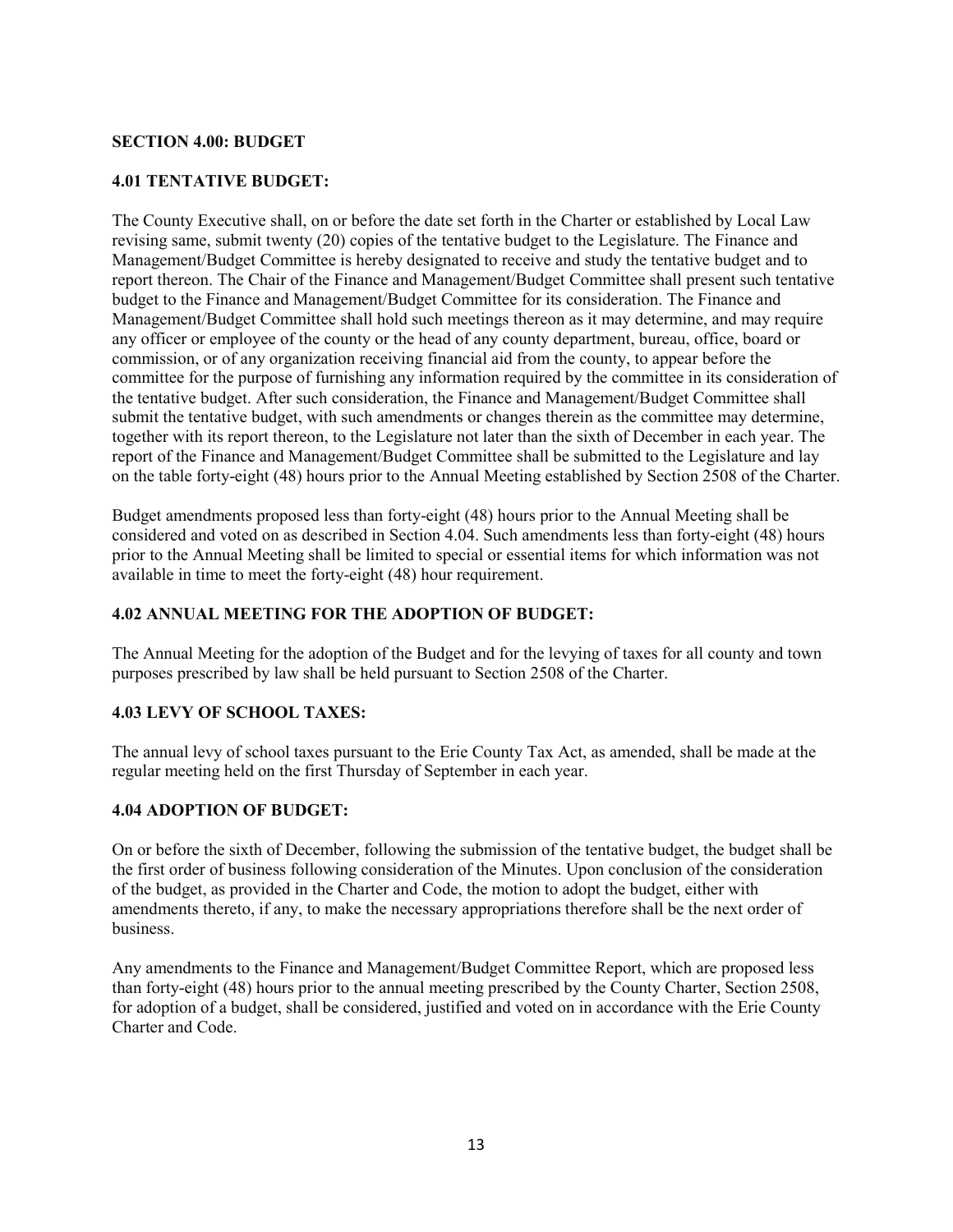# **SECTION 5.00: MISCELLANEOUS**

#### **5.01 APPOINTMENTS AND CONFIRMATIONS:**

All appointments by this Legislature shall lay on the table one day except for appointments made for the purpose of organizing the Legislature and the reappointment of incumbents, which may be acted on immediately. All appointments requiring the confirmation of the Legislature may be acted on immediately.

Candidates, including incumbents seeking reappointment, for the position of Commissioner of the Erie County Water Authority, shall formally submit, in writing, to the Chair of the Legislature, notice of their candidacy for that position. The Chair of the Legislature shall notify the Chair of the Erie County Legislature's Energy and Environment Committee of such applicant(s) for the office of Commissioner of the Erie County Water Authority. Upon said notification, the Chair of the Energy and Environment Committee shall schedule a public meeting, with a minimum of five (5) business days notice to members of the Legislature and the general public, within fifteen (15) days of receipt of notification from the Chair of the Legislature, for the purpose of interviewing the candidate(s).

#### **5.02 PURCHASE OVER \$10,000.00:**

Pursuant to Section 3.07 of the Administrative Code, the sum of \$10,000.00, is hereby fixed as the limit above which any purchases for contract for supplies may not be made without public advertisement. On purchases under \$10,000.00, as far as practicable, every purchase made by the Purchasing Director shall be made on bids first obtained from at least three (3) sources, except where a vendor will extend GSA contract pricing to the county, the Purchasing Director may purchase from that vendor without competitive bidding. A notation of the GSA contract number shall appear on the purchase order. Purchase requisitions and/or inquiry bid files for items under \$10,000.00 shall include a notation in writing indicating the names of at least three (3) vendors who were contacted, the name of the individuals quoting for the firm, the date contacted, and the prices quoted by the vendors. A contract awarded therefore shall be to the lowest responsible bidder.

# **5.03 OFFER TO PURCHASE COUNTY-OWNED PROPERTY:**

The Erie County Legislature shall not adopt any resolution, which changes the status of county-owned land until such time as the proposal has been reviewed and recommended by the Department of Environment and Planning's County-Owned Lands Policy Advisory Board. The Clerk of the Legislature shall be responsible for referring all offers to purchase county-owned property to the Commissioner of Environment and Planning.

#### **5.04 REDUCTION OF AGENDA:**

Any item on a committee agenda, including but not limited to Local Laws, Resolutions, communications from the departments, and communications from other officials will be removed from the agenda one (1) calendar year from the date of their introduction.

The Chair of the Committee may, on his or her motion or request, keep an expired item on the table for an additional calendar year. The motion or request to leave an item on the table is not amendable or debatable, and can only be challenged in accordance with Section 2.08 herein.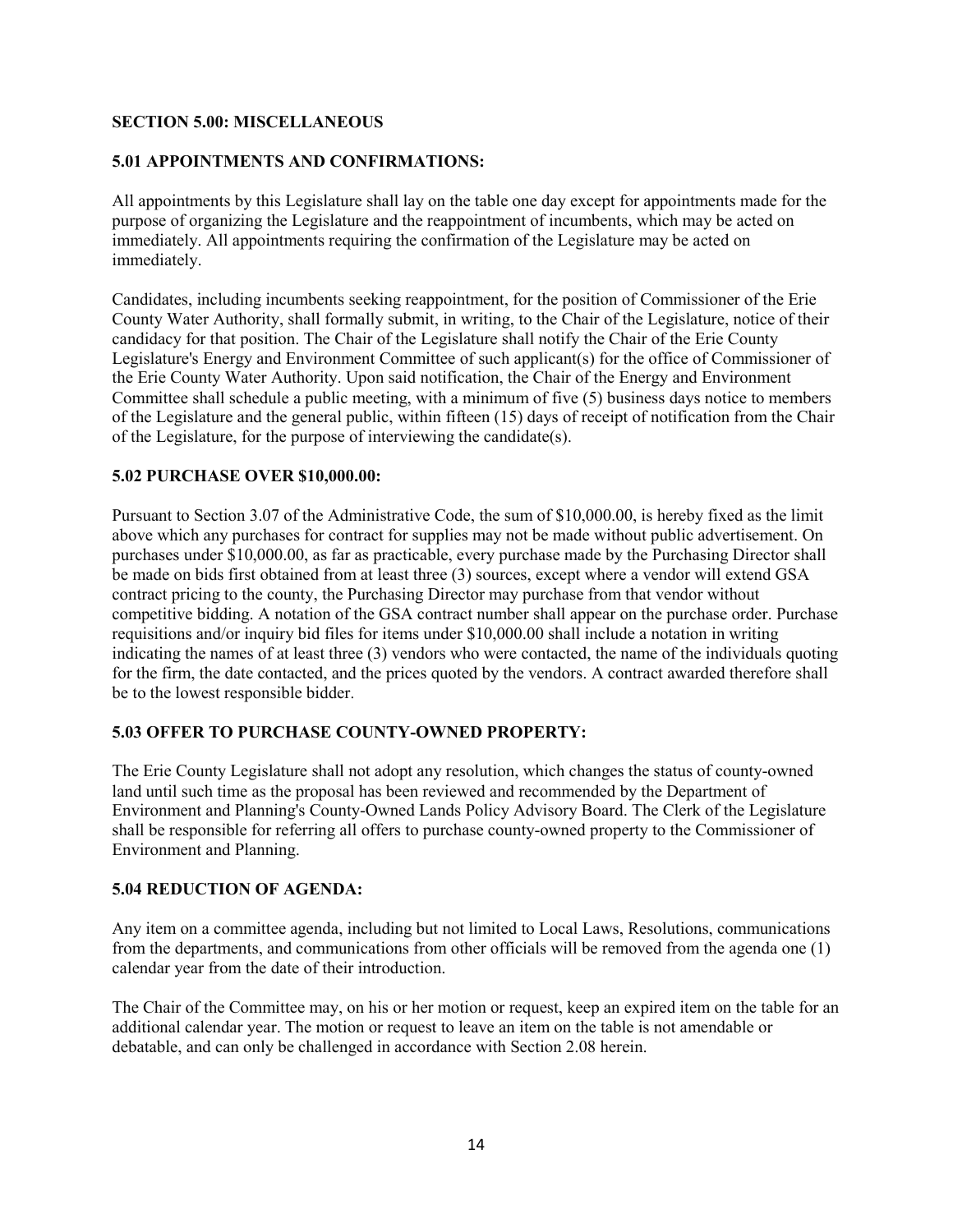# **5.05 DUTIES OF ADMINISTRATIVE ASSISTANTS:**

The Administrative Assistants and other such staff as designated by the Clerk shall, in addition to the duties ordinarily performed by such officials, perform such other duties as shall be assigned to each by the Clerk during sessions and committee meetings of the Legislature.

# **5.06 ERIE COUNTY LEGISLATURE MAIL POLICY:**

- 1. References to political parties and/or party affiliations are prohibited on all legislative mailings.
- 2. The Chair, at his/her discretion, may authorize Committee Chairs and their Clerks to send informational mailings that are germane to pending committee agenda items.
- 3. Members are entitled to use their annual discretionary district office expense account for targeted informational mailings (notifications, announcements, etc.) to constituents in their districts. Postage expenses, like other district office expenses, are itemized. District Offices are required to maintain copies of all targeted informational mailings, and to file a true and complete copy of same with the Clerk of the Legislature, commensurate with the mailing of same. Any such mailings must be postmarked and mailed no later than forty-five (45) days prior to the date of the Erie County Legislature Primary and/or General Election.
- 4. The above policy shall be reviewed periodically and wherever possible, electronic notification and communication shall be used. All mailings should contain the Legislature's and/or the legislator's county web page address.

#### **5.07 PROHIBITION OF USE OF AUDIBLE, PORTABLE COMMUNICATION DEVICES:**

During sessions and committee meetings of the Legislature, the use of audible, portable communication devices, including, but not limited to cellular telephones and pagers, shall be prohibited, except for nonaudible receipt activation. Such prohibition shall be in effect for members and staff of the Legislature, as well as for invited witnesses, visitors, and members of the general public attending such sessions or meetings. Such prohibition shall not include the use of microphones, electronic recording devices, video recording equipment or portable computers used for the purposes of recording the proceedings of legislative sessions or committee meetings if done in a nondisruptive manner.

#### **5.08(1) DECORUM IN LEGISLATURE CHAMBER:**

In accordance with Article 7 of the N.Y. Public Officers Law, the Erie County Legislature hereby finds that it is essential to the maintenance of a democratic society that the business of Erie County be performed in an open and public manner. The citizens of Erie County and other governmental officials should be able to attend and observe their legislators during public deliberations subject to certain rules to allow this Honorable Body to properly consider the issues before it.

#### **5.08(2) VISITORS TO THE ERIE COUNTY LEGISLATURE:**

All visitors and spectators to the Erie County Legislature must be respectful and obey the rules of order promulgated by this Honorable Body.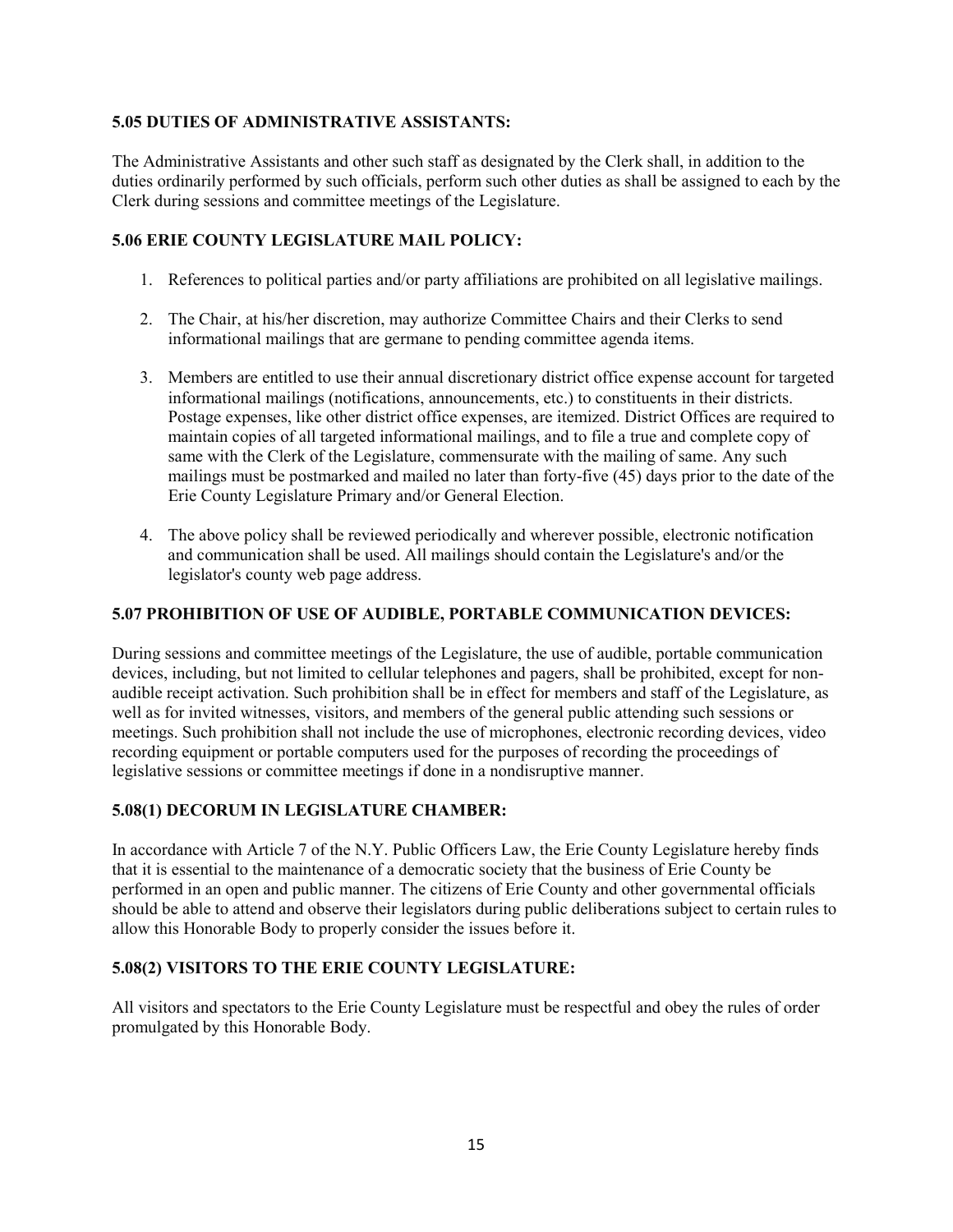#### **5.08(3) FLOOR MOVEMENT:**

In order to preserve the order, decorum and security of this Honorable Body, the floor of the Legislature Chamber will be restricted during sessions and public hearings to Legislators, Legislature Staff, Countywide Elected Officials, Administration Representatives, Department Heads and others granted permission by the Chair of the Erie County Legislature.

# **5.08(4) BANNERS, SIGNS AND PLACARDS:**

Any display of banners, signs, or placards in the Legislature Chamber or Committee Rooms that is disruptive to the deliberative process of the Erie County Legislature and not previously authorized by the Clerk of the Erie County Legislature is strictly prohibited.

# **5.08(5) DISTRIBUTION OF LITERATURE OR MATERIALS:**

Any distribution of literature or materials in the Legislature Chamber or Committee Rooms not previously authorized by the Clerk of the Erie County Legislature is strictly prohibited.

# **5.08(6) AUDIO RECORDING:**

Audio recording of the public proceedings of the Erie County Legislature's sessions, committee meetings and public hearings shall be permitted under the following conditions:

- a) any unobtrusive audio recorder may be used provided that such recording is restricted to the open and public areas of the Legislature Chamber and Committee Rooms; and
- b) only credentialed members of the news media will be allowed access to the audio/visual equipment of the Erie County Legislature.

# **5.08(7) VIDEO RECORDING:**

Video recording of the public proceedings of the Erie County Legislature's sessions, committee meetings and public hearings shall be permitted under the following conditions:

- a) any unobtrusive video recorder may be used provided that such recording is restricted to the open and public areas of the Legislature Chamber and Committee Rooms; and
- b) only credentialed members of the news media will be allowed access to the audio/visual equipment of the Erie County Legislature; and
- c) no light, visible signal or audible sound shall be used on any video equipment to indicate that the equipment is operating.

#### **5.08(8) DRESS DECORUM:**

Denim of any form is prohibited from attire of any member of the Legislature or staff in the Legislative Chambers during any event involving formal business of the county including, but not limited to, sessions, committee meetings, public hearings, and informational hearings.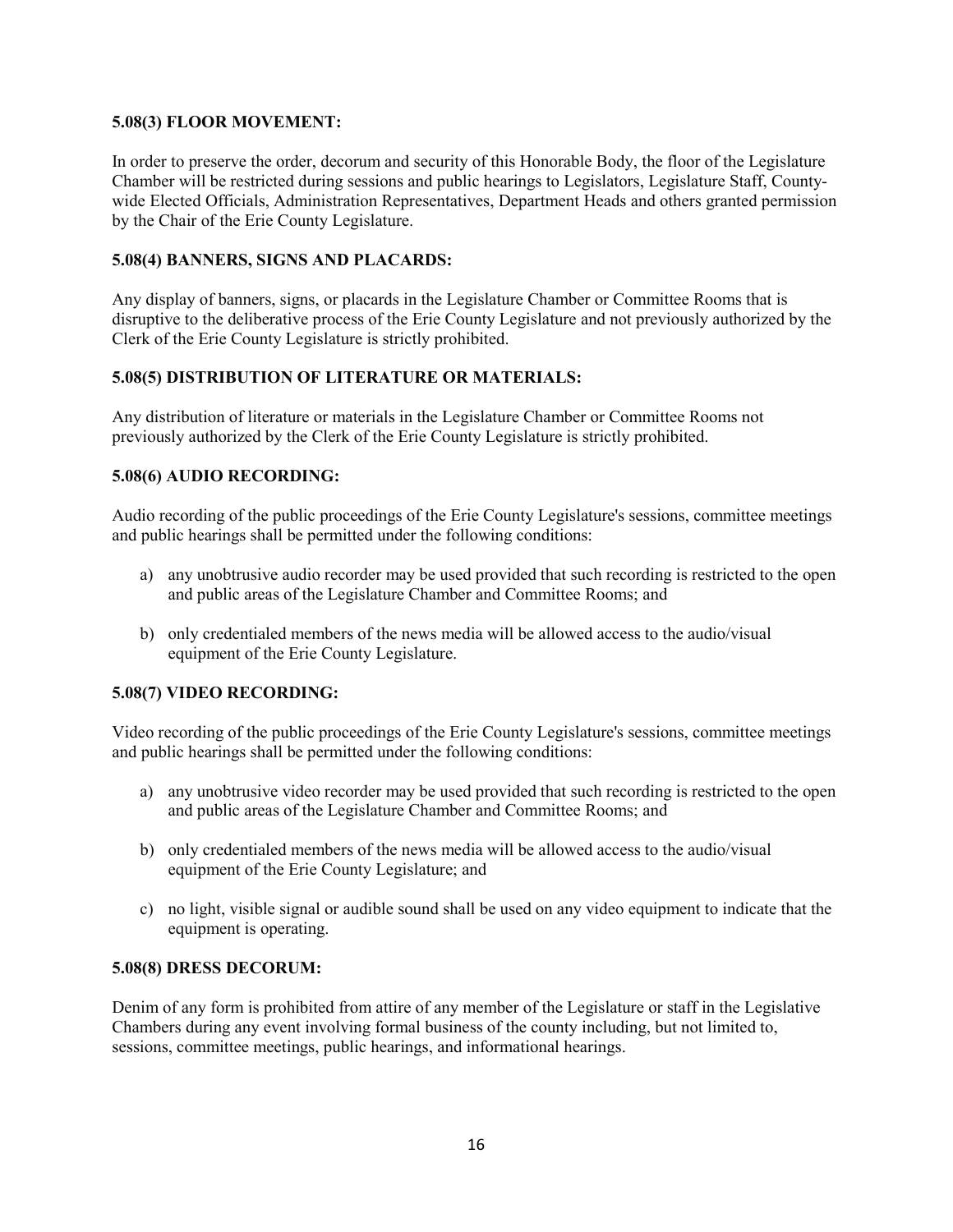#### **5.08(9) ELECTRONIC DEVICES**

All electronic devices shall be maintained on silent or vibrate mode and any disruption caused by a personal electronic device shall be grounds for removal under section 5.08(11).

#### **5.08(10) OATH OR AFFIRMATION:**

The Chair of the Legislature, or committee, has the power to request anyone speaking in front of the Legislature take an oath affirming the truthfulness of the information being presented on the floor. This applies to any situation where the Legislature will be using the facts presented in making a decision. The discretion to use this power is within the control of the Chair of the Legislature or committee, depending on the body being presented with the information.

The Chair in charge of the meeting will ask the speaker, "Do you swear that what you are about to present is, to the best of your knowledge, both true and correct?"

Speaker must answer in the affirmative or leave the floor until such a time as they are able to make the oath in the affirmative. If the speaker is unable to answer in the affirmative, a vote of the majority of the committee or the Legislature as a whole shall be taken as to whether to allow him or her access to the floor.

# **5.08(11) VIOLATIONS:**

Any violation of the order or decorum of the Legislature subjects an offending party to removal from the Erie County Legislature's sessions, committee meetings and public hearings and possible forfeiture of their right to attend future sessions, committee meetings and public hearings of this Honorable Body.

#### **5.09 AMENDMENT OF RULES:**

These rules shall not be rescinded, altered, or amended, nor shall any additional rule be added, except by a majority vote of the total members of the Legislature, and only after at least one day's notice in writing, filed with the Clerk of the Legislature. Any additions to the Rules of Order shall be underlined and deletions shall be bracketed [ ] or marked-up using the Track Changes function in Microsoft Word.

# **SECTION 6.00: EFFECTIVE DATE**

#### **6.01 EFFECTIVE DATE:**

These rules shall be effective immediately upon adoption by a majority vote of the total membership of the Legislature.